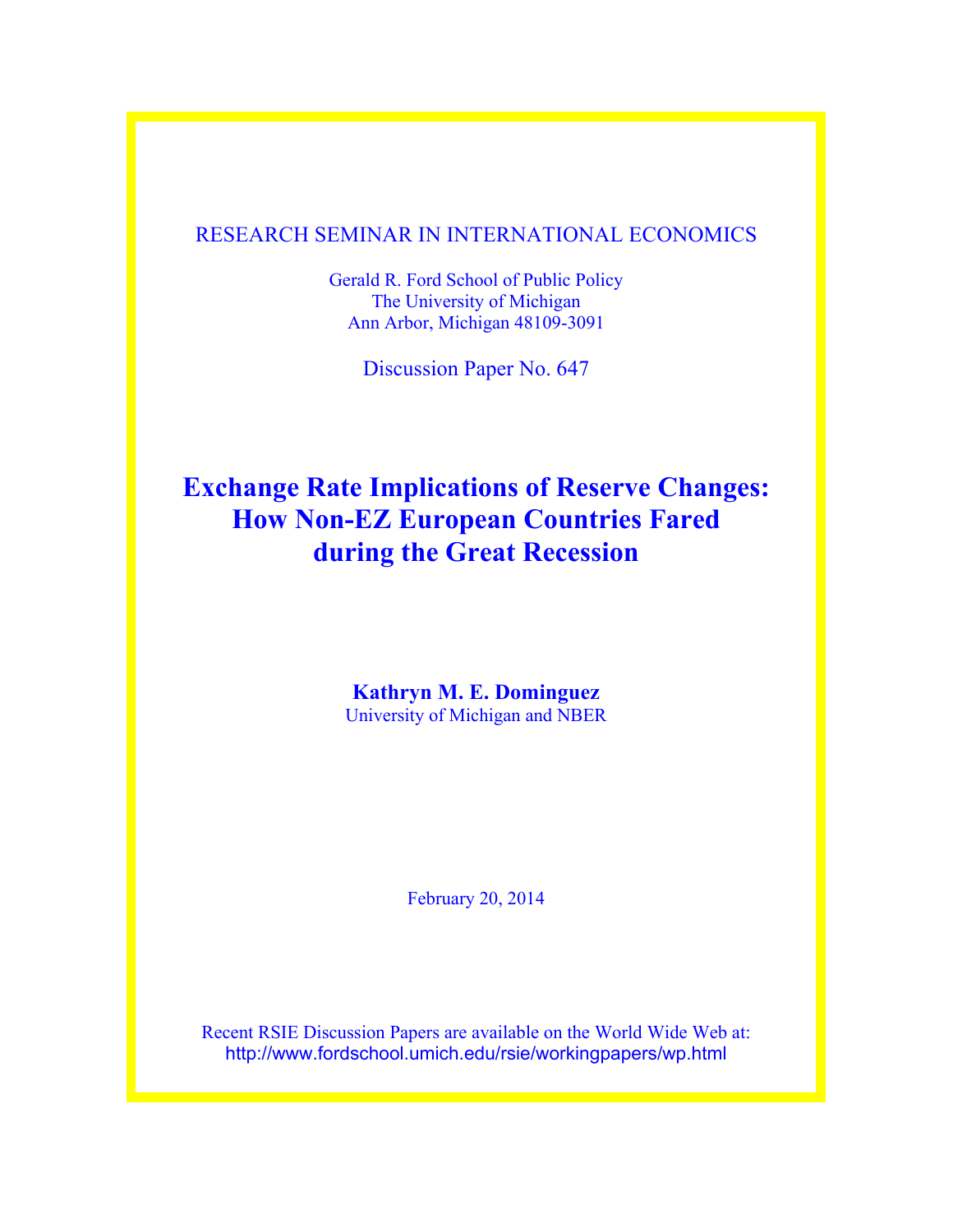# Exchange Rate Implications of Reserve Changes:

## How Non‐EZ European Countries Fared during the Great Recession

Kathryn M.E. Dominguez University of Michigan and NBER

15 December 2013 Revised: 20 February 2014

Abstract:

The relationships between exchange rates, capital controls and foreign reserves during the financial crisis suggest that reserve management plays a much more central role than has typically been emphasized in international finance models. Reserves seem to be especially important for non-EZ European countries, not only for those with currencies in the ERM II, but also for those European countries in intermediate regimes that hope to deter currency market pressure, and in so doing help to mitigate trilemma trade‐offs.

Key words: foreign exchange reserves, global financial crisis, exchange market pressure JEL Classifications: F32, F41

This paper was presented at the  $19<sup>th</sup>$  Dubrovnik Economic Conference in June 2013. I am grateful to my discussant, Randy Filer, as well as many of the conference participants for very useful comments and suggestions that have greatly improved the paper. All remaining errors are my own.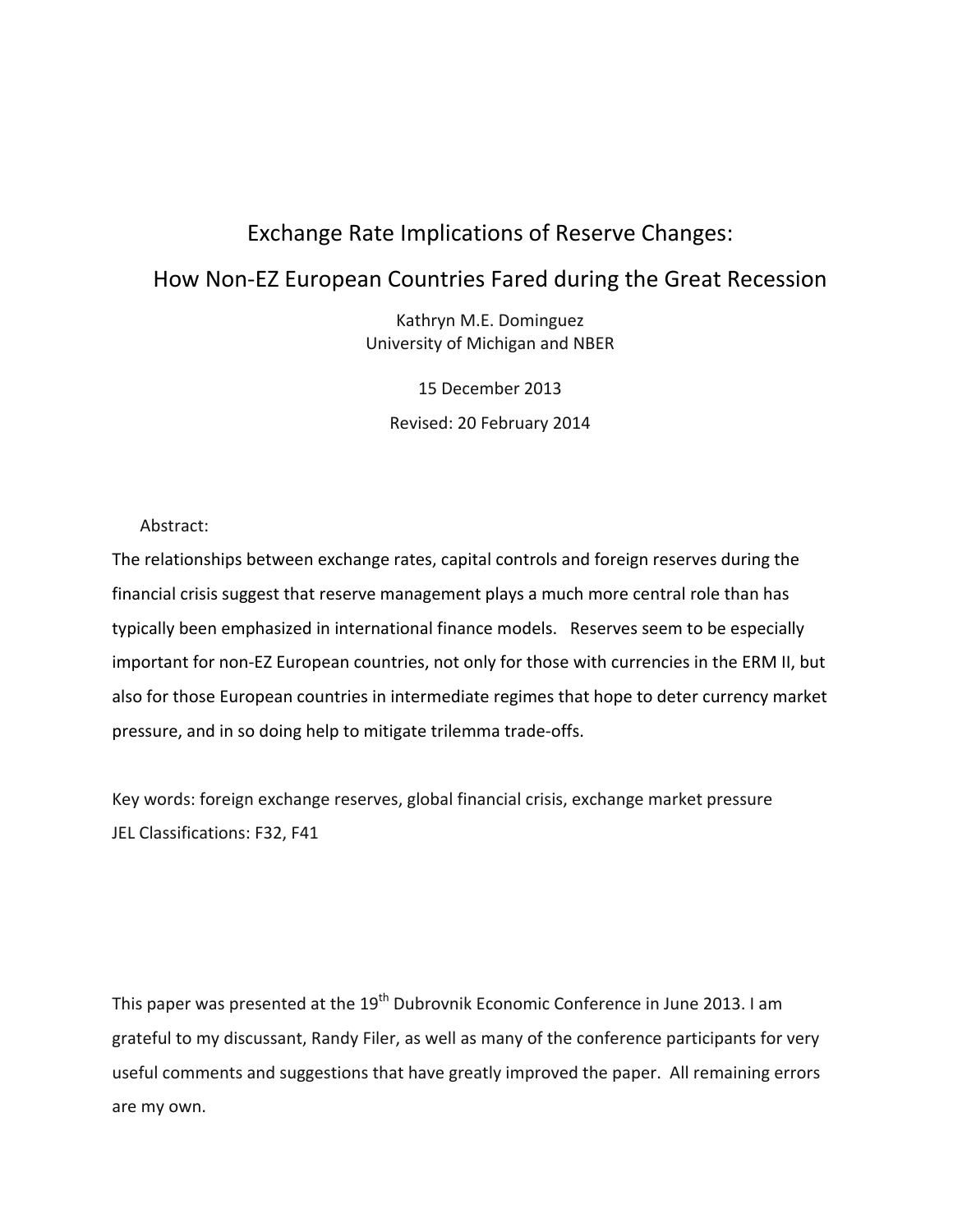#### I. Introduction

Countries with fixed exchange rates require foreign exchange reserves, and sometimes capital controls, to maintain the pegged regime. Even countries that allow their exchange rate to be market determined often hold significant foreign reserve stocks and at times resort to capital controls. Exchange rate movements, in turn, influence the value of foreign‐currency denominated reserves and often provide the impetus for capital control measures. This paper examines the relationship between exchange rates, capital controls and foreign reserves, focusing on changes in each of these measures in the non‐EZ European countries during the global financial crisis and recovery.

There were significant exchange rate realignments among non‐EZ European countries during the global financial crisis. Most of these countries experienced unusually large changes in the relative value of their currency against the US dollar as well as the Euro. While some of these same countries introduced capital controls and depleted reserves, other countries continued to maintain reserve levels while allowing the exchange rate to fully absorb the global shock. One explanation for why reserves did not always co-move with exchange rates during the crisis is that large pre‐crisis reserve accumulations in some countries seem to have provided protection against the market forces that battered currency values in countries with less substantial accumulations.

The causes and consequences of exchange rate movements are not well understood. Even when governments apparently successfully intervene to change the international value of their domestic currency, as Japan recently seems to have done, or succeed at stabilizing the value of the domestic currency, as Switzerland continues to do, the implications of these exchange rate policies for broader macroeconomic stabilization and economic growth remain contentious. Less controversial is the view that exchange rate crises have significant negative effects on growth. So while the literature continues to debate the relative benefits of fixed versus flexible exchange rate regimes, with recent empirical studies concluding that the choice of exchange rate regime makes little difference (Rose, 2011), studies focused on unusually large and rapid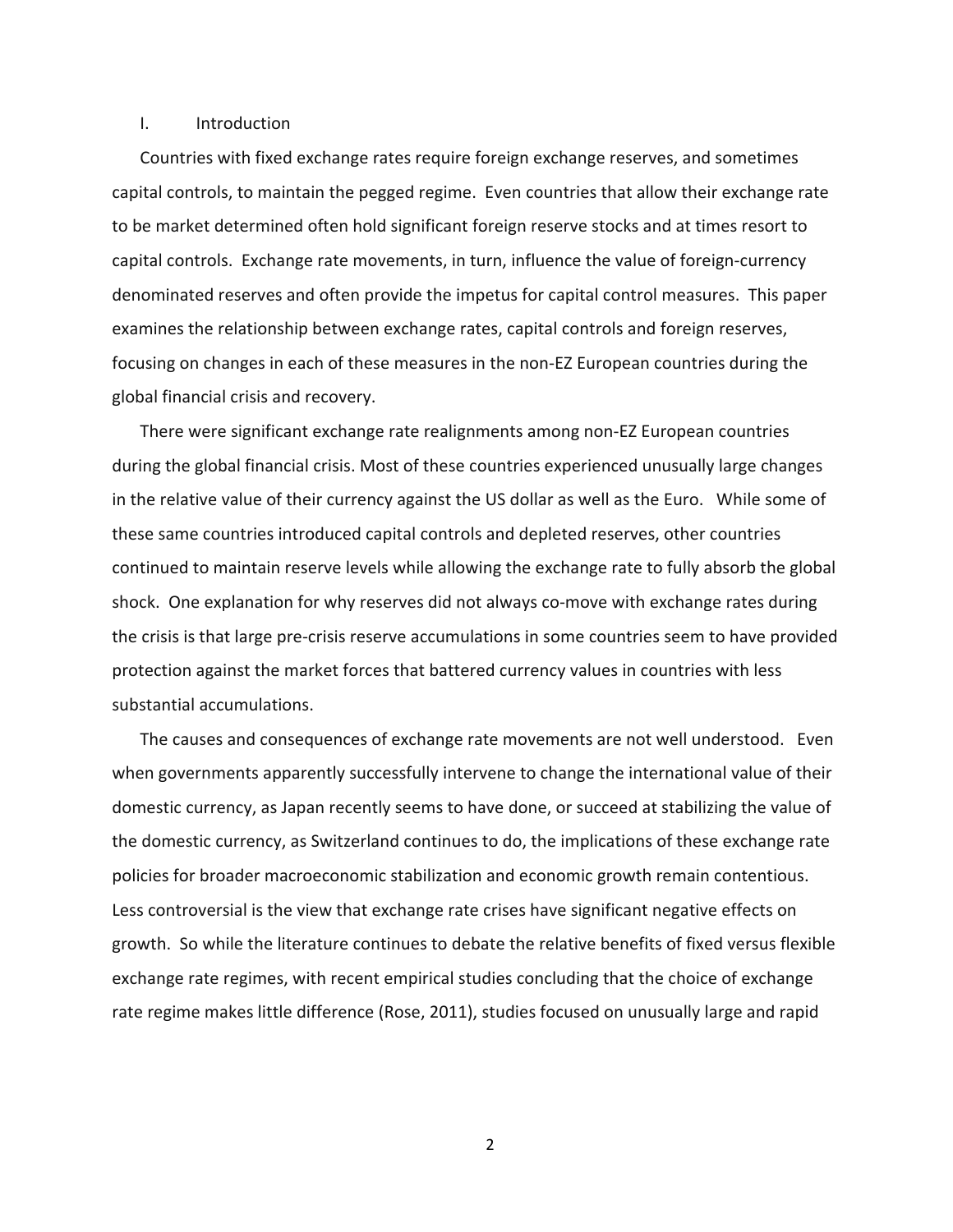exchange rate movements provide an unequivocal policy directive: countries should avoid situations that evolve into currency crises. $1$ 

Governments have a number of policy tools that, at least in theory, can be used to manage exchange rates and counteract undesirable capital flows. If market pressure is toward an undesired rise in the relative value of the domestic currency authorities can: (1) accumulate foreign reserves, (2) lower interest rates to discourage capital inflows, or (3) impose capital inflow controls. The tools available to countries facing undesired downward pressure on the relative value of the domestic currency are mirror images, though sales of foreign reserves are importantly constrained by the size of the country's accumulated stock, and evidence suggests controls on capital outflows are more difficult to maintain than those on inflows (Dell'Ariccia et al. 1999).

The currency crisis‐prevention tool‐kit is importantly constrained by the international finance trilemma. Policy makers would like to use monetary policy to control interest rates and help stabilize the economy, allow free mobility of capital inflows and outflows, and at the same time maintain a stable exchange rate. The crux of the trilemma is that countries can't simultaneously achieve all three of these goals. If countries allow capital mobility, they must choose between monetary policy independence and exchange rate stability. Likewise, if exchange rate stability is considered paramount, countries must give up monetary policy unless they are willing to impose capital controls. The role of reserves in the trilemma has generally been assumed to be minor.<sup>2</sup> Reserves are essential as part of the mechanics of stabilizing exchange rates, but their potential ability to deter currency market speculation, and in so doing mitigate trilemma trade‐offs, has not been emphasized.

The non‐Eurozone (non‐EZ) European countries provide an interesting set of case studies showing the important role that reserves can play for countries where a priori preferences for exchange rate stability are high. Bulgaria, Croatia, Latvia and Lithuania are all examples of countries that had high foreign reserve accumulations (as a share of GDP) prior to the financial crisis, and as a result were able to maintain relatively stable exchange rates, especially against

<sup>&</sup>lt;sup>1</sup> There are a number of different definitions of a currency crisis used in the literature; a fairly standard criteria is a fall in the value of the currency of more than 25% over a two month period.

<sup>&</sup>lt;sup>2</sup> Obstfeld, Shambaugh and Taylor (2010) is an important exception.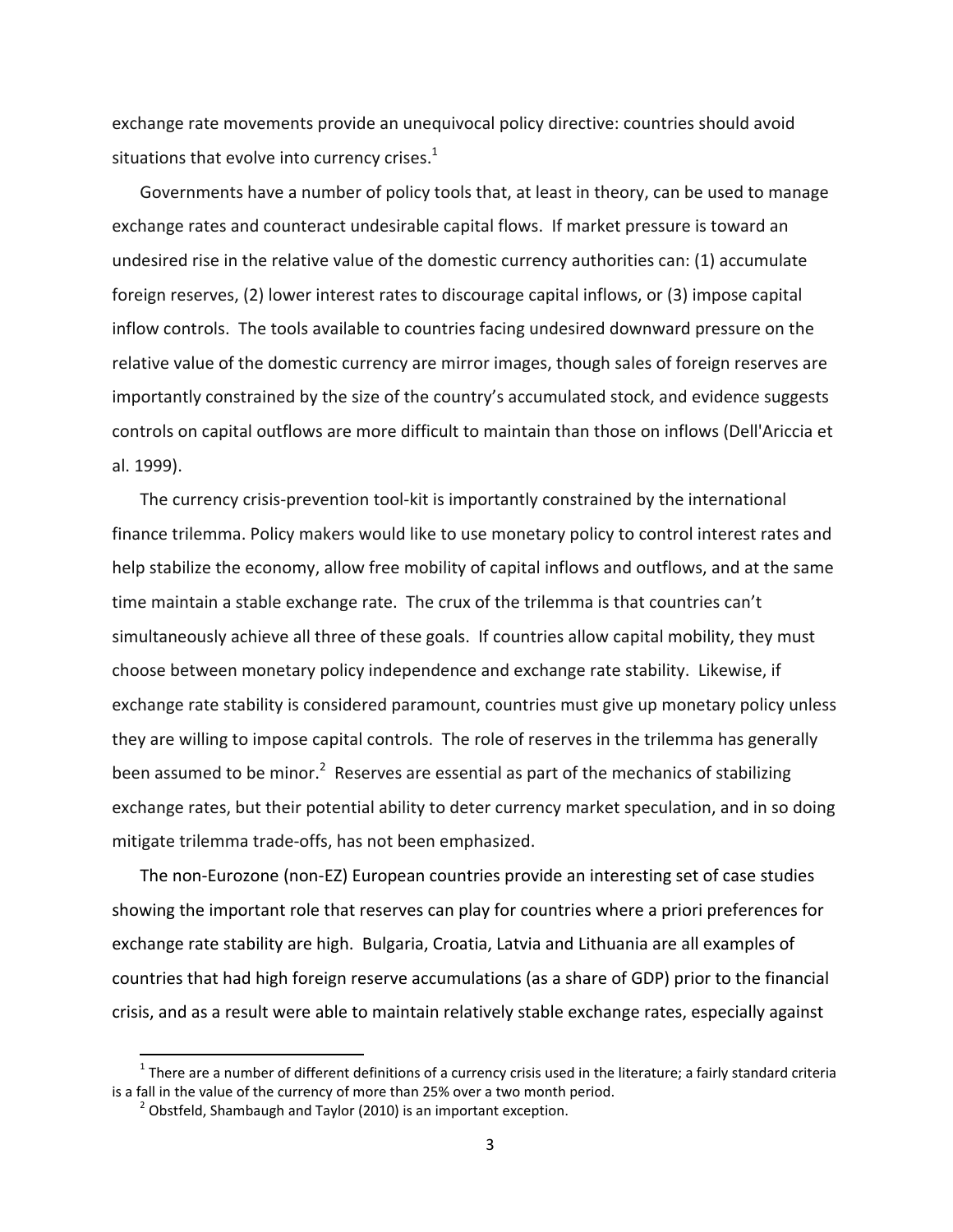the euro. Non‐EZ European countries with relatively low pre‐crisis accumulations of reserves, including Iceland, Poland, Sweden and Turkey, experienced much larger exchange rate movements during the financial crisis. This paper will document the relationship between pre‐ crisis reserve accumulations and exchange rate movements among the non‐EZ European countries, and will show that reserves seem to provide protection for currencies only if countries are willing to deplete reserves in times of crisis. The Czech Republic, Hungary and Romania all had relatively high pre‐crisis reserve accumulations, but these countries did not deplete reserves during the crisis and they each experienced large currency depreciations. Overall, the results in this paper indicate that countries with higher pre‐crisis reserve accumulations (as a share of GDP) were better able to stabilize their exchange rates, as long as they were willing to also deplete reserves.

This paper will begin with an examination of the de facto exchange rate regime classifications of the non‐EZ European countries in order to understand the a priori preferences of these countries for exchange rate stability. Section three of the paper will discuss the motives for reserve accumulation and how these motives relate to exchange rate regimes. It will also include an empirical examination of the conditions under which higher pre-crisis reserve accumulations protected non‐EZ European countries from exchange rate instability during the crisis. Section four will discuss the potential role for capital controls in exchange rate stabilization, and will examine the evidence for capital restrictions in the countries in our sample before and during the financial crisis. Section five examines whether the non‐EZ European countries that managed to maintain stable exchange rates during the financial crisis fared better (or worse), in terms of economic growth, than those countries that allowed their exchange rate to adjust. The final section of the paper provides conclusions.

#### II. Non‐Eurozone European Country Exchange Rate Regimes

The focus of this paper is on countries that are not part of the Eurozone, but are members of the European Union (Bulgaria, Croatia, Czech Republic, Denmark, Hungary, Latvia, Lithuania, Poland, Romania, Sweden and the United Kingdom) as well as two candidate countries for EU membership (Iceland and Turkey). All of these countries are potential candidates for Eurozone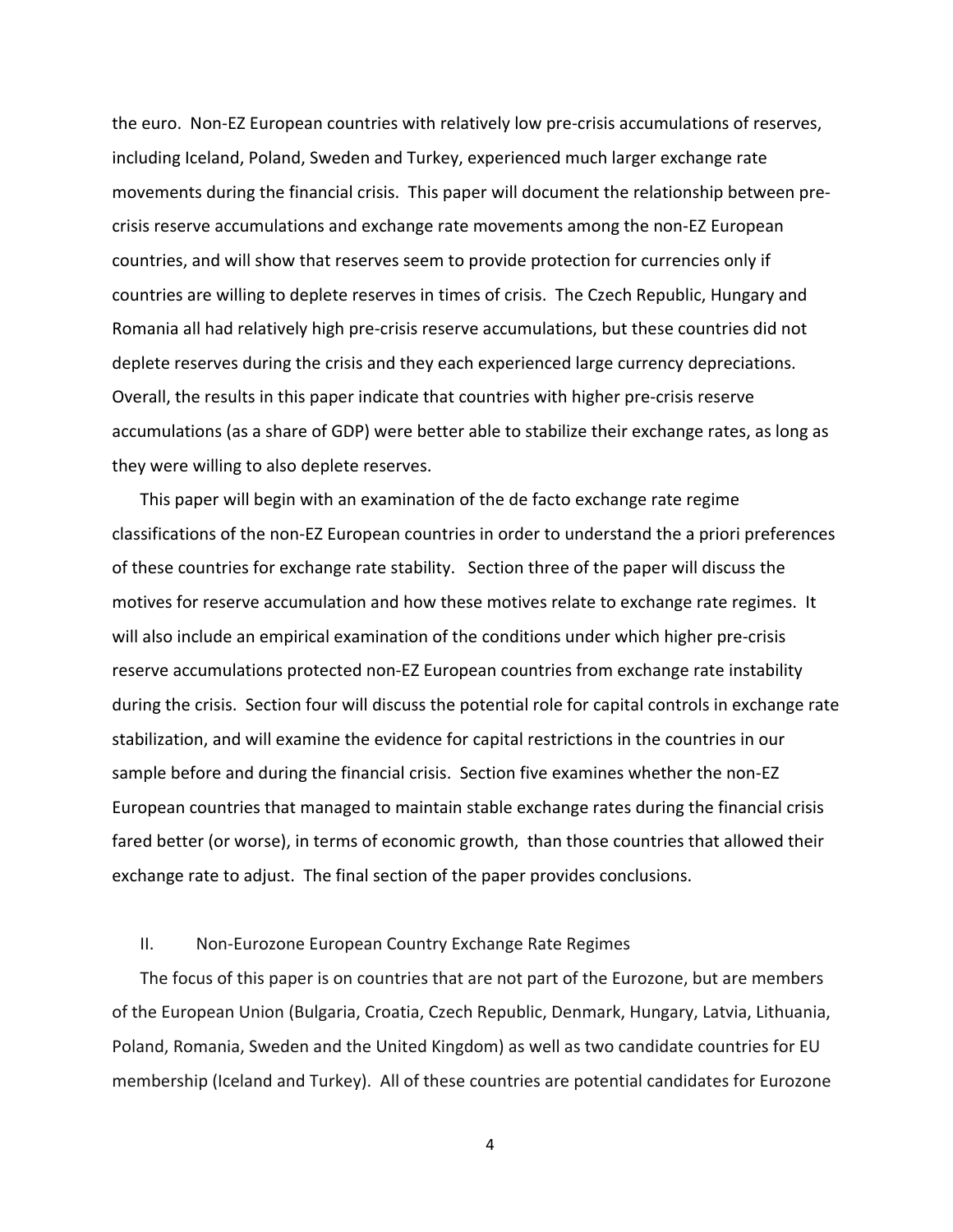membership, which in turn requires them to stabilize the value of their currency relative to the euro by participating in the Exchange Rate Mechanism (ERM II) for at least two years.

The ERM II requires countries to maintain at most a fifteen percent fluctuation band around an agreed central exchange rate between the euro and the country's currency. Currently only three European Union countries officially participate in the ERM II: Denmark, Latvia and Lithuania. Denmark has formally opted‐out of joining the Eurozone, though it has maintained its ERM II membership (with a narrower than required fluctuation band at 2.25%) since January 1999. Latvia joined the Eurozone in January 2014; it joined ERM II in May 2005 and maintains a 1% fluctuation band. Lithuania is scheduled to join the Eurozone in January 2015; it joined ERM II in June 2004 and maintains a 15% fluctuation band.

Table 1 shows how the non‐EZ European countries fared in March 2013 against the five economic criteria established in the Maastricht Treaty which countries must fulfill in order to be eligible to join the Eurozone. The criteria include the ERM II requirement and reference rates for inflation, budget deficits, debt to GDP ratios and long term interest rates. Bulgaria and Sweden have fulfilled all Eurozone membership criteria except the two-year ERM II requirement. Bulgaria has indicated that it does not plan to join the ERM II until after the Eurozone debt crisis is resolved and Sweden is likely to remain outside the mechanism while political support for Eurozone membership remains low.<sup>3</sup>

Table 2 reports the Reinhart and Rogoff (2004) *de facto* exchange rate regime classifications for European countries over the period 2000 through 2011. Countries are classified as maintaining fixed, intermediate or flexible regimes, and information is provided on the month and year in which countries changed from one regime to another. The countries listed along the diagonal of the matrix in the table are those that did not change exchange rate regime classification over the eleven year period. All of the original Eurozone members have maintained their fixed rate status over this time period, as have Bulgaria and Denmark. The countries listed in the off‐diagonal cells of the matrix are those that experienced an exchange rate regime change. Latvia and Lithuania are shown to have switched from the intermediate to the fixed classification in July 2009 and May 2007, respectively. These dates do not coincide

 $3$  In September 2003 Swedes voted against adopting the euro in a second referendum (the first referendum narrowly passed in 1994), and recent polls do not indicate support for euro adoption.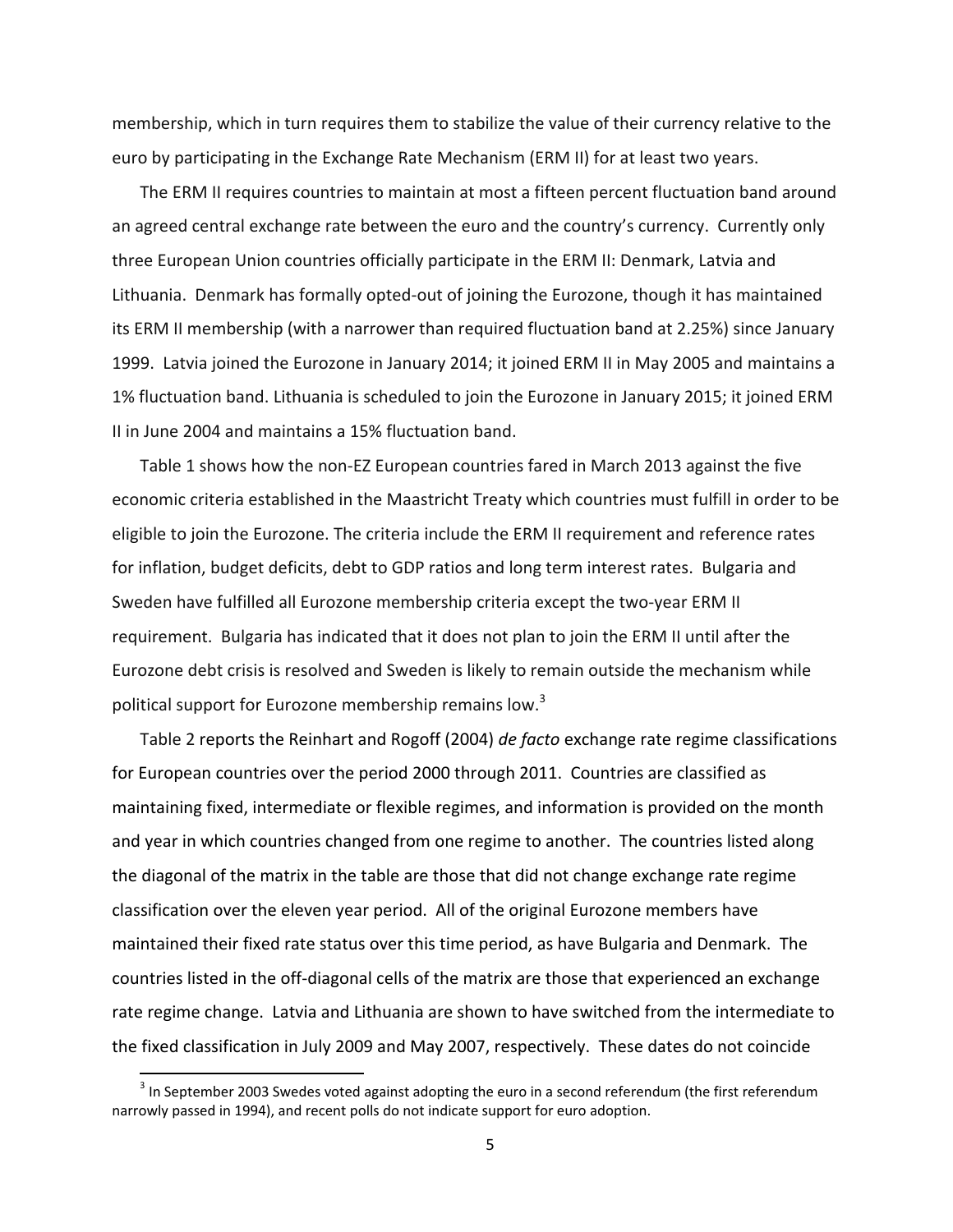with the dates on which these countries joined the ERM II (May 2005 for Latvia and June 2004 for Lithuania) because the Reinhart and Rogoff (2004) fixed regime classification requires narrower fluctuation bands than the 15% fluctuation bands dictated by ERM II.<sup>4</sup> The largest number of "switchers" started off in an intermediate regime and then switched to a fixed regime. This group includes three non‐EZ countries: Hungary, Latvia and Lithuania, as well as Malta, the Slovak Republic and Slovenia who have all recently joined the Eurozone.

The majority of non‐EZ European countries are classified as maintaining intermediate regimes; these include Croatia, Iceland, Poland, Sweden and the UK. The Czech Republic, Hungary and Lithuania (on two dates) switched from fixed to intermediate regimes during this time period. Table 2 also includes Romania and Turkey's transitions to and from what Reinhart and Rogoff (2004) term a "free falling" regime, which is based on annual inflation rates above 40%. Interestingly, neither of the "free falling" transitions occurred during the global financial crisis.

#### III. Reserves and Exchange Rate Regimes

Countries that maintain fixed or intermediate exchange rate regimes tend to hold the largest stocks of foreign reserves. Three of the non‐EZ European countries (Bulgaria, Croatia and Romania) have reserve-to-GDP ratios that place them in the highest quartile of the 160 countries that report foreign reserve holdings to the IMF, and another four (Czech Republic, Hungary, Latvia and Lithuania) are in the second highest quartile. Studies analyzing the motives for foreign reserve accumulations typically emphasize two potentially complimentary incentives: self-insurance and terms-of-trade improvement. The precautionary motive is based on the idea that reserve stocks can serve as self‐insurance against adverse economic shocks of one form or another. Reserve accumulation may also be the byproduct of a government strategy to keep the international value of the domestic currency low and stable in order to

<sup>4</sup> The *de facto* exchange rate regime classifications are available online at http://personal.lse.ac.uk/ilzetzki/IRRBack.htm. The monthly data cover the period 1947 through 2010; "fine" classification is on a 1 to 15 scale (1=no separate legal tender and 15= dual market in which parallel market data is missing) and is based on information from Pick's Currency Yearbook, Pick's World Currency Report, Pick's Black Market Yearbook, International Financial Statistics, the IMF's Annual Report on Exchange Rate Arrangements and Exchange Restrictions, and the United Nations Yearbook. In this paper the fine classifications are aggregated into 4 regimes: fixed (1‐4), intermediate (5‐12), flexible (13), and free falling (14) and are updated through 2011.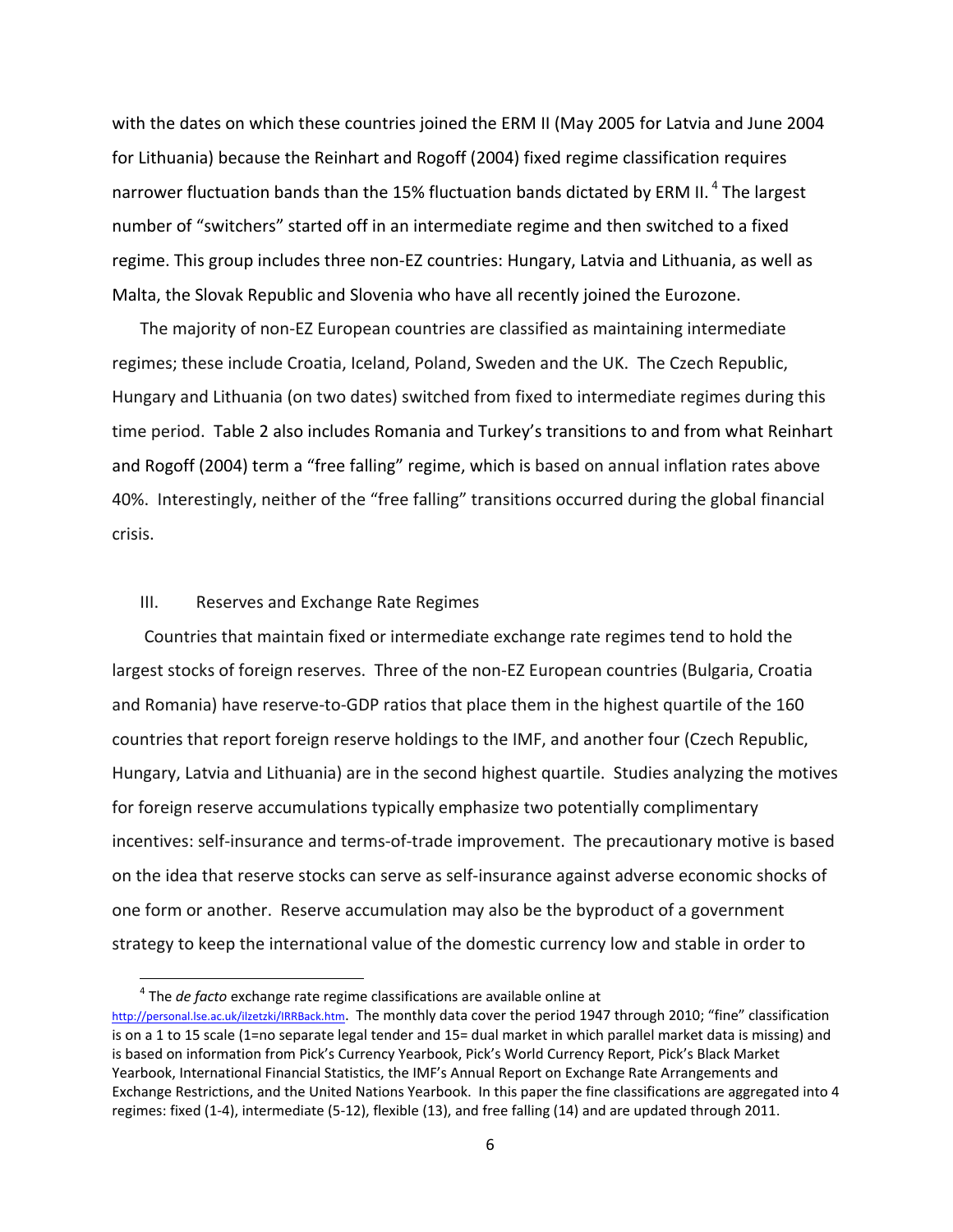boost export growth. Individual European countries in the Eurozone or in the ERM II inherently give up the opportunity to influence their terms‐of‐trade through nominal exchange rate undervaluation, though they still have the ability to influence their international competitiveness via declines in domestic prices and wages.

Empirical studies find evidence in support for both these motivations for reserve accumulation while at the same time finding it difficult to fully explain the dramatic increase in reserve accumulations by many developing countries starting in 2000 (Jeanne (2007) and Jeanne and Ranciere (2011)). Three studies that come to the conclusion that reserve accumulations through 2007 were not excessive include: Obstfeld, Shambaugh and Taylor (2010) who gauge reserve adequacy against the size of the banking sector, Hashimoto and Ito (2007) who focus on the adequacy of reserves to maintain exchange rate stability, and Dominguez (2010) who focuses on the role for reserves in countries with underdeveloped financial markets.

There are a number of studies that examine reserve policy during the global financial crisis. Aizenman and Sun (2012) document that some emerging market countries made the deliberate decision to allow the exchange rate to adjust rather than deplete their international reserves during the crisis. Obstfeld, Shambaugh and Taylor (2009) and Aizenman, Jinjarak and Park (2011) document the heavy reliance on swap lines of inter‐governmental credit during the crisis, especially by developed countries that did not have large reserve accumulations. They suggest that swap lines may substitute for reserves for some countries. Dominguez, Hashimoto and Ito (2012) and Dominguez (2012) document substantial evidence of reserve depletion during the crisis, emphasizing that the country-specific timing of the crisis matters when measuring reserve changes. They show that most countries that sold reserves during the crisis, returned to accumulating reserves soon afterwards. As a consequence, unless reserve changes are measured on a monthly or quarterly basis, researchers will erroneously conclude that reserves were not used and played no role in crisis management.

All countries, regardless of their exchange rate regime, hold foreign reserves. However, the recent dramatic build‐up in global reserve stocks is largely driven by developing countries that are classified as maintaining *de facto* pegs or crawling pegs, with China at the top of the list,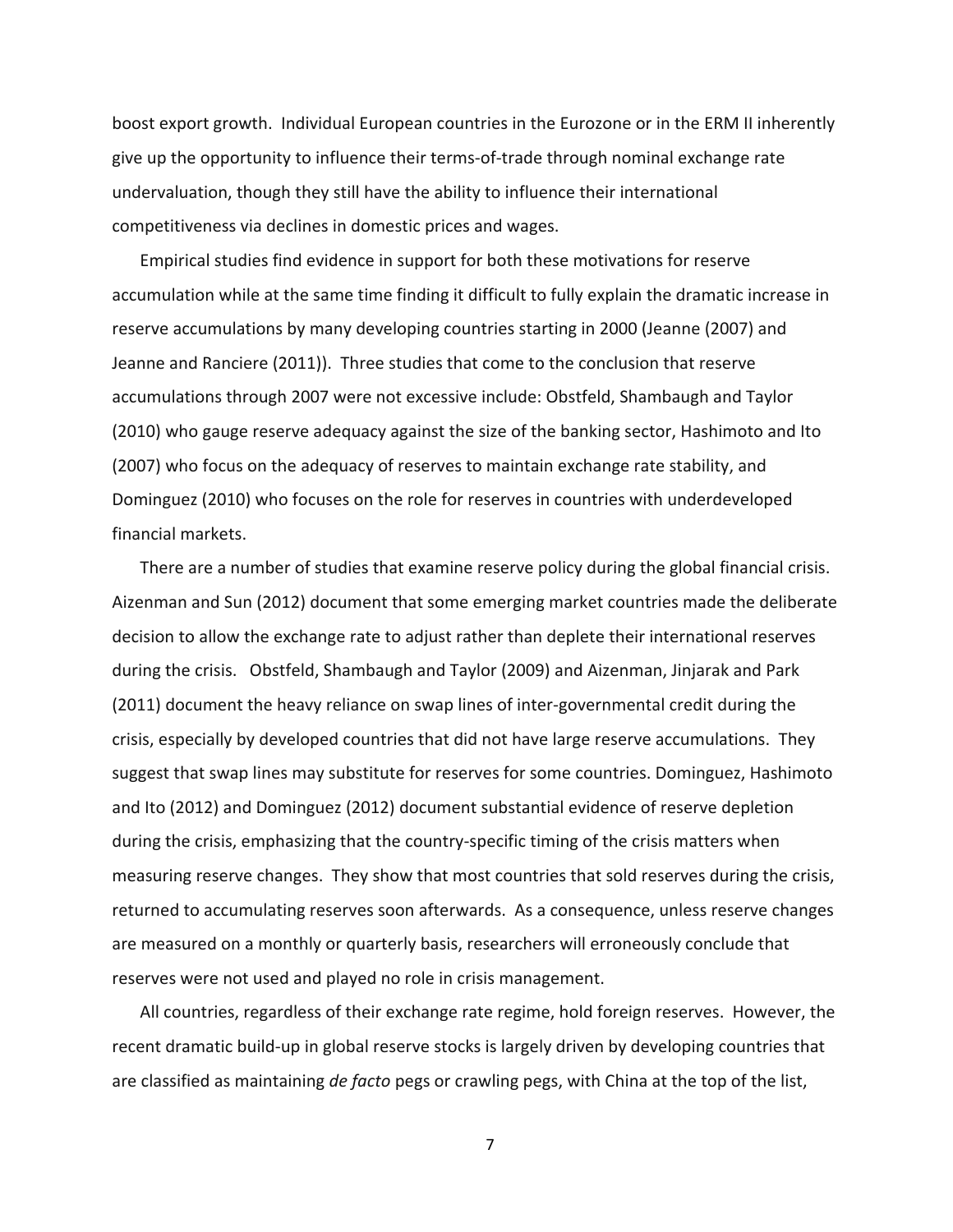followed by Saudia Arabia and Russia. Among developed countries, Japan and the Eurozone are the largest reserve holders, with Switzerland rounding out the top five. In the cases of Japan and Switzerland, reserves were accumulated as part of government intervention strategies to stop excessive appreciation of the domestic currency, though Japan is classified as allowing its currency to float while the Swiss franc is in a moving band. Figure 1 shows the relative shares of global reserves held by countries whose *de facto* exchange rate regime is broadly classified as flexible, intermediate or fixed by Reinhart and Rogoff (2004) and Ilzetski, Reinhart and Rogoff (2010).

Figure 2 shows the average ratio of foreign reserves‐to‐GDP for floaters, intermediate regimes and fixers starting in 1980. The data indicate that most countries were actively accumulating reserves in the five years prior to the global financial crisis regardless of regime, with those countries classified as having intermediate regimes showing the fastest growth in reserves‐to‐GDP since 2000. Reserves‐to‐GDP ratios declined the most for fixers and intermediate regimes in 2008‐9, and reserves ratios across all three regimes rapidly "bounced back" to pre-financial crisis levels by 2010. Indeed, among the non-EZ European countries, reserves stocks in Denmark, Hungary, Iceland, Poland and Turkey exceeded their pre‐crisis levels soon after the end of the crisis.

Table 3 shows the Reserves‐to‐GDP ratios of the non‐EZ European countries prior to the Global Financial Crisis (in 2006). Bulgaria shows the highest ratio at 34.8, with Croatia, the Czech Republic, Latvia and Romania all reporting ratios above 20. The two highest income countries in this sample, Sweden and the UK, report the lowest ratios. Figure 3 compares the average Reserves‐to‐GDP ratio for the non‐EZ European countries, with the Eurozone countries and the rest of world (ROW). The non-EZ European country average is much higher than that for the Eurozone countries, and slightly below the average ratio for the rest of the world.<sup>5</sup> The final column of Table 3 classifies the 2006 non‐EZ European country Reserve‐to‐GDP ratios in quartiles based on the full sample of countries; on this basis Bulgaria, Croatia and Romania are classified in the "high" ratio quartile.

 $<sup>5</sup>$  It is worth noting that when countries join the Eurozone we typically see a dramatic fall in foreign reserves,</sup> which reflects the fact that euro-denominated assets are no longer considered foreign reserves for these countries. This pattern is very apparent in the time series for the Slovak Republic and Slovenia.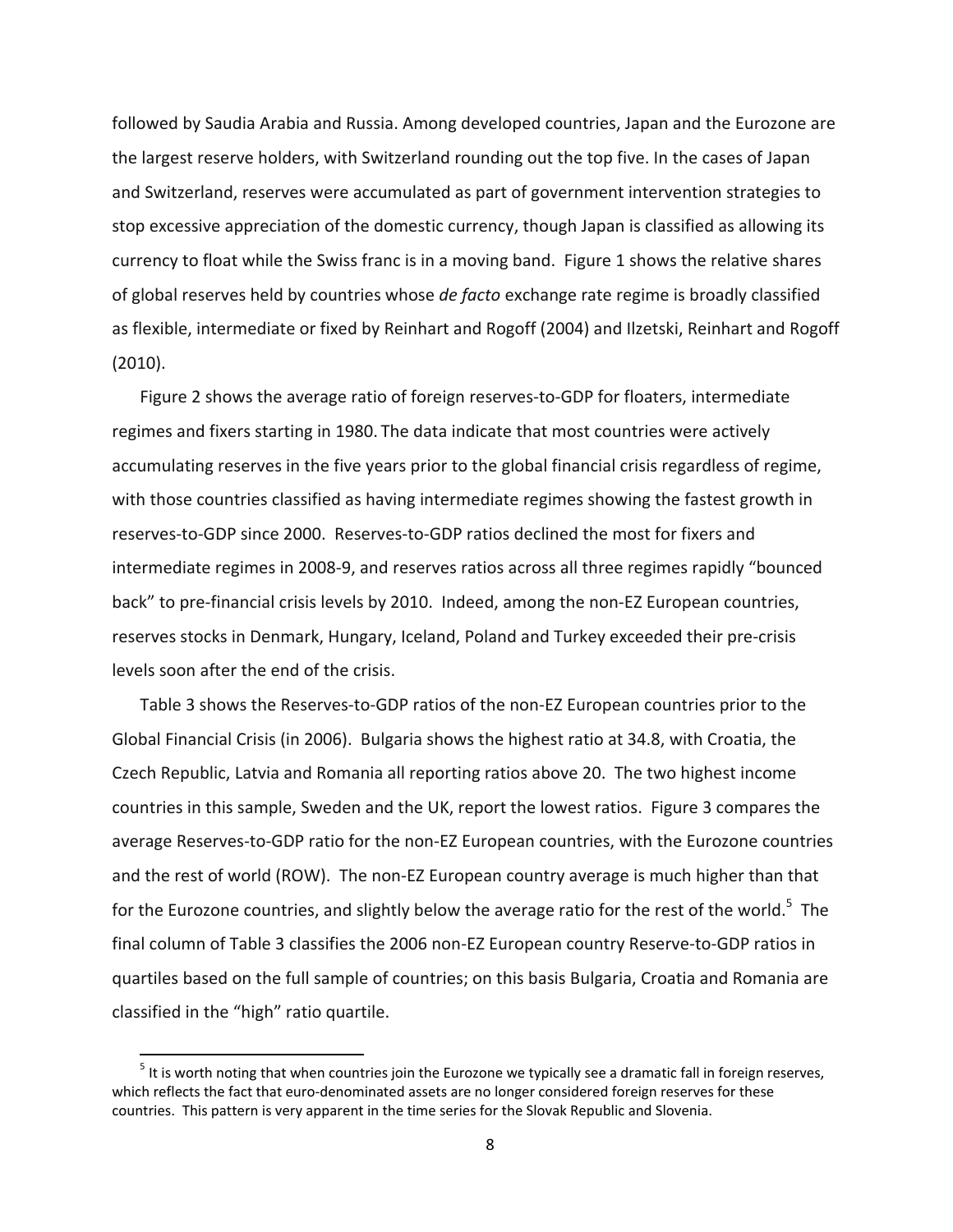Did higher reserve accumulations prior to the financial crisis protect countries from exchange rate instability? Table 4 reports the percentage depreciations and reserve changes for each of the non‐EZ European countries during the global financial crisis (defined as August 2008 through February 2009). If we exclude the two high‐income countries (Sweden and the UK), we find that, perhaps unsurprisingly, the three ERM II countries (Denmark, Latvia and Lithuania) experienced the smallest changes in currency value against the US dollar (and no depreciation against the Euro). Of the countries that are not in the ERM II, two of the high Reserves‐to‐GDP countries, Bulgaria and Croatia, experienced the lowest rates of currency depreciation and the highest rates of reserve depletion. Interestingly the other high Reserves‐to‐GDP country in the sample, Romania, experienced a relatively large currency depreciation (41% against the US dollar and 21% against the Euro), but it also chose not to deplete its reserves (which only fell by 14%). Among the countries that entered the financial crisis with relatively low levels of reserves, Poland experienced the largest depreciation of its currency (62% against the US dollar and 39% against the Euro)<sup>6</sup>, even with a relatively large percentage depletion of its reserves during the crisis (25%). Hungary and Turkey are the two other countries that experienced the largest currency depreciations against the US dollar. Hungary, which started out with a high reserve ratio in 2006, actually continued to accumulate foreign reserves during this period, while Turkey, which started out with a low reserves ratio, only depleted 11% of its reserves during the crisis.

Overall the percentages reported in Table 4 indicate that countries with higher pre‐crisis reserve accumulations (as a share of GDP) where better able to stabilize their exchange rates, as long as they were willing to also deplete reserves. Romania's experience during the financial crisis suggests that just building up a large stock of reserves is not enough. Countries seem to both need significant reserve stocks and the willingness to use them. It is also worth noting that the majority of non‐EZ European countries experienced larger exchange rate fluctuations and larger reserve depletions than the average for intermediate regimes in the full sample of countries during the financial crisis (these averages are provided in the bottom row of Table 4). This suggests that policy actions for this group of countries were consistent with allowing larger

 $^6$  One explanation of the relatively large depreciation of the zloty during the financial crisis is that it may have been significantly over-valued at the start of the crisis.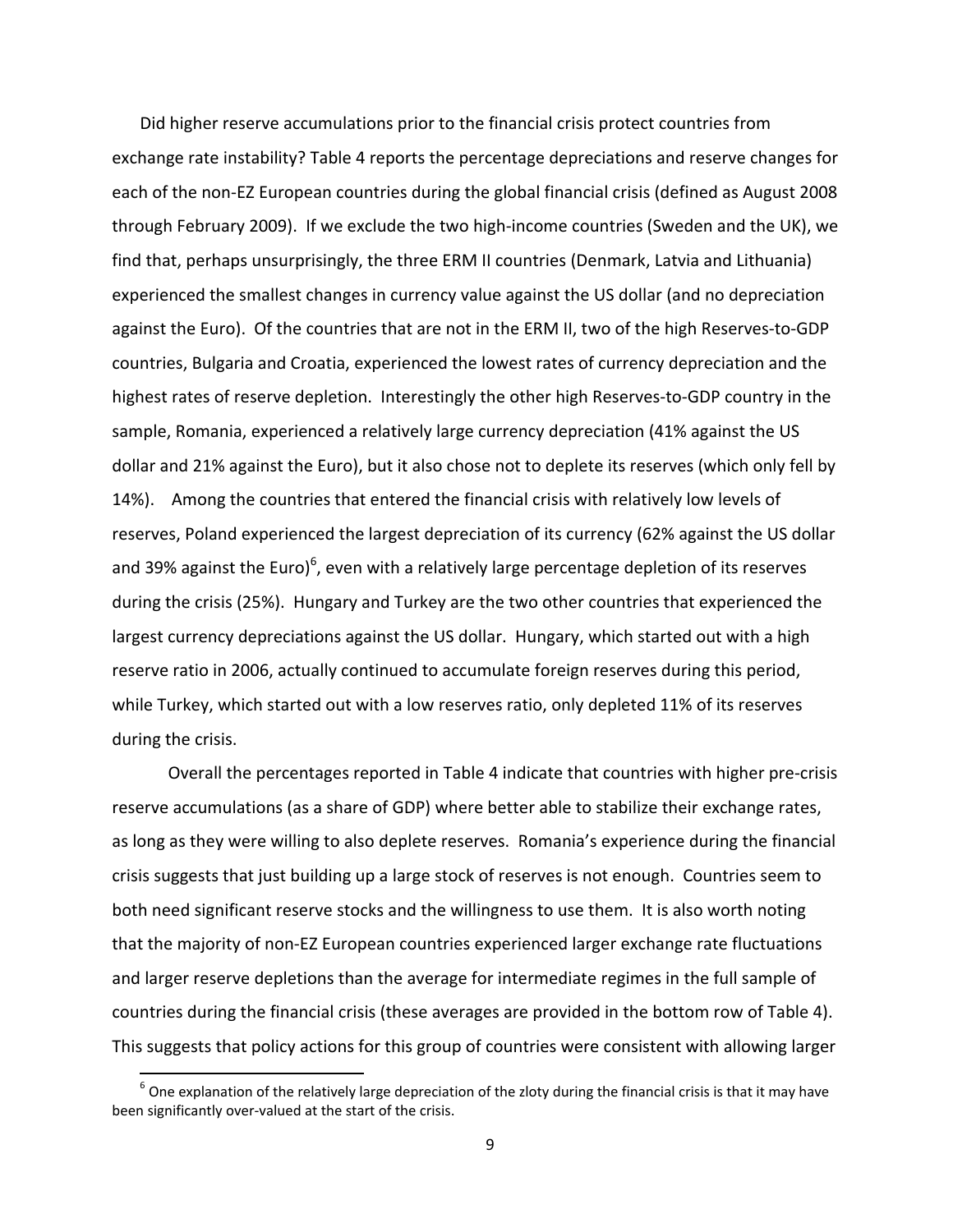swings in the exchange rate and larger depletions of reserves, than was the case for other intermediate regime countries during this time period.

Figures 4‐15 show each of the non‐EZ European country foreign reserve accumulations before, during, and after the financial crisis based on data available from the IMF's SDDS database<sup>7</sup> (Romania is the one country not shown in these figures because they only began reporting this data to the IMF in 2007). The black bars in the figures are labeled "active management," they depict the monthly additions or subtractions to each country's foreign reserve stocks (they differ from the monthly IMF reserve numbers in that they exclude interest income and valuation changes in the previously accumulated reserve stock); the solid line depicts the accumulation of these asset purchases and sales showing the growth in reserves due to active management. $^8$  The countries that show the highest increases in reserve accumulation after the crisis include all the countries that were in the medium‐low reserve‐to‐ GDP quartile prior to the crisis (Denmark, Iceland, Poland and Turkey).

When monetary authorities acquire reserve assets they typically sterilize the effect of these purchases on the domestic monetary base by incurring domestic-currency liabilities (often termed "sterilization bonds").  $9$  Likewise, reserves held by the fiscal authority are typically financed with domestic government bills. Anecdotal evidence suggests that not all reserve accumulations are sterilized (examples include China, Japan and Switzerland). In the case of the non‐EZ European countries if reserve accumulations were unsterilized we would expect to see evidence of this showing up in inflation and long‐term interest rate movements, which is not evident in the aggregate data (see Table 1).

#### IV. Capital Controls and Exchange Rates

Controls restricting capital account transactions were used widely by countries in the Bretton Woods era. Indeed Reinhart and Rogoff (2009) argue that these capital controls, even

 $^7$  Data on official reserve assets and the Reserve Template for the SDDS subscribers are publicly available at the IMF's website, http://dsbb.imf.org/Pages/SDDS/ReserveTemplates.aspx.<br><sup>8</sup> See Dominguez, Hashimoto and Ito (2012) for a detailed description of the measurement of active

management depicted in these figures. <sup>9</sup>

If the central bank does not sterilize its foreign reserve purchases it increases its domestic liabilities when its foreign assets increase. If the central bank sterilizes, it effectively reduces its net assets. In both cases the net worth of the central bank is unchanged.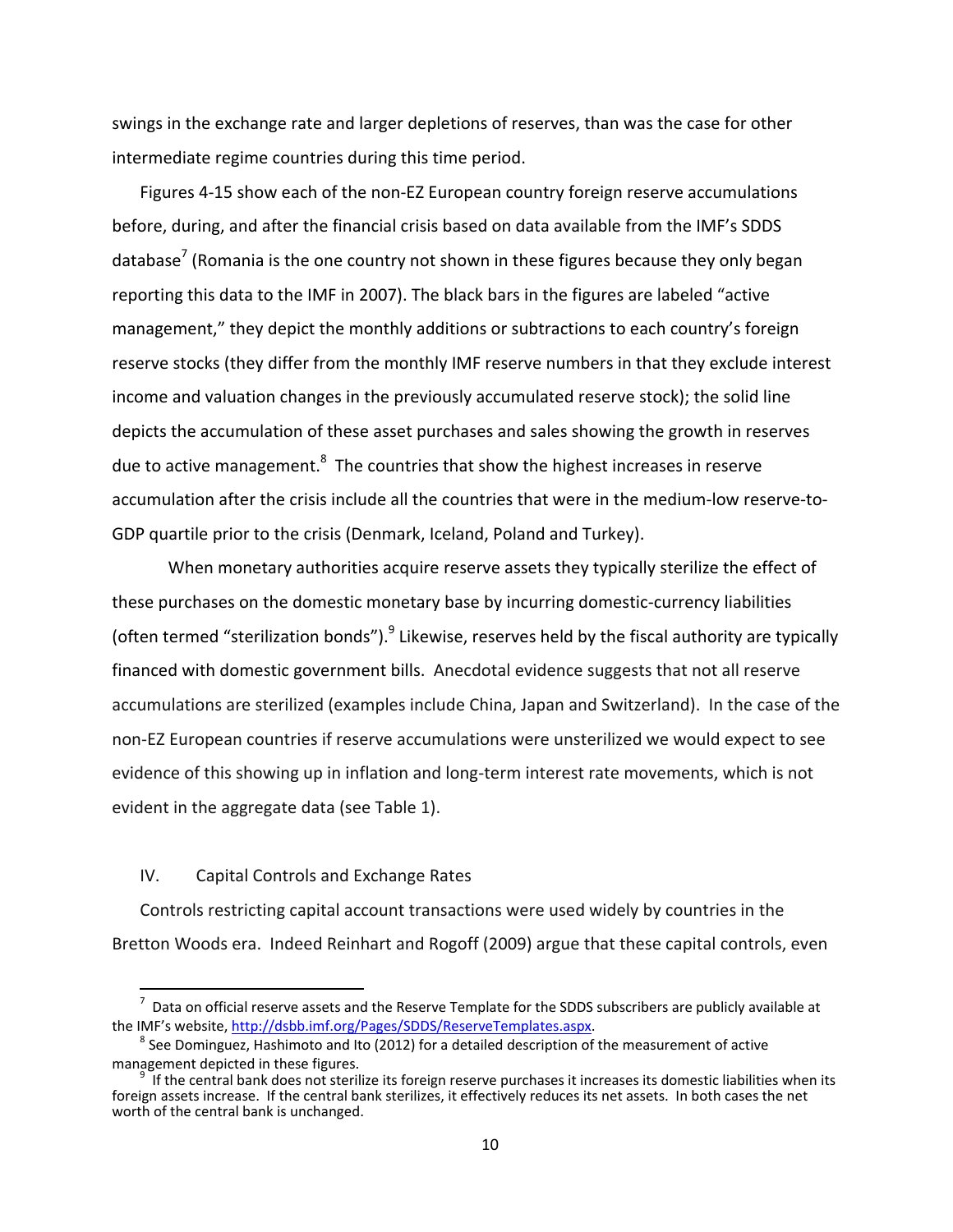more than rapid economic growth, should be given credit for dramatically reducing the incidence of banking crises in this period. Capital controls were largely dismantled after the collapse of the Bretton Woods system in developed countries, and many developing countries followed suit in the 1980s and 1990s. The so-called Washington Consensus during this time period was that all countries would benefit if capital was allowed to flow freely across borders. This sanguine view of open capital markets shifted after the dramatic increases in capital inflows to emerging market countries in the early 1990s were suddenly reversed sending many countries into financial crises. Capital controls, under the less objectionable label of macro‐ prudential policies, have been further rehabilitated in the aftermath of the global financial crisis when many developing countries experienced a renewed round of capital inflows and the resulting appreciation pressure.

Although capital restrictions now seem to be more widely accepted as policy tools, even outside of crisis periods, evidence of the efficacy of these restrictions is less clear cut. Klein (2012) examines the efficacy of capital controls on inflows and outflows, as well as differences between long‐standing and episodic controls. He makes the case that temporary controls are less effective than long-standing ones and conjectures that this is because evasion is easier in a country that already has experience with unrestricted capital markets. Argentina in 2001 is a good example of the difficulties of restricting capital in an economy previously accustomed to free mobility.<sup>10</sup>

One of the reasons that the efficacy of capital controls remains controversial is that it is difficult to accurately measure the intensity and enforcement of controls. Two countries might have the same capital restrictions on their books, but they each could approach implementation and enforcement of the restrictions differently. If authorities largely ignore violations of the restrictions, empirical work may erroneously conclude that controls, rather than enforcement, are ineffective. Another problem that arises in empirical analyses of controls is selection bias. Countries may impose controls during times of crisis as a last‐resort policy tool. A related problem arises from the endogeneity of capital restrictions, which are likely to be imposed to stave off undesired exchange rate movements, making it difficult to

 $10$  Auguste, Dominguez, Kamil and Tesar (2006) describe how Argentines used ADRs to evade the capital outflow restrictions put in place during 2001 as part of the *corralito*.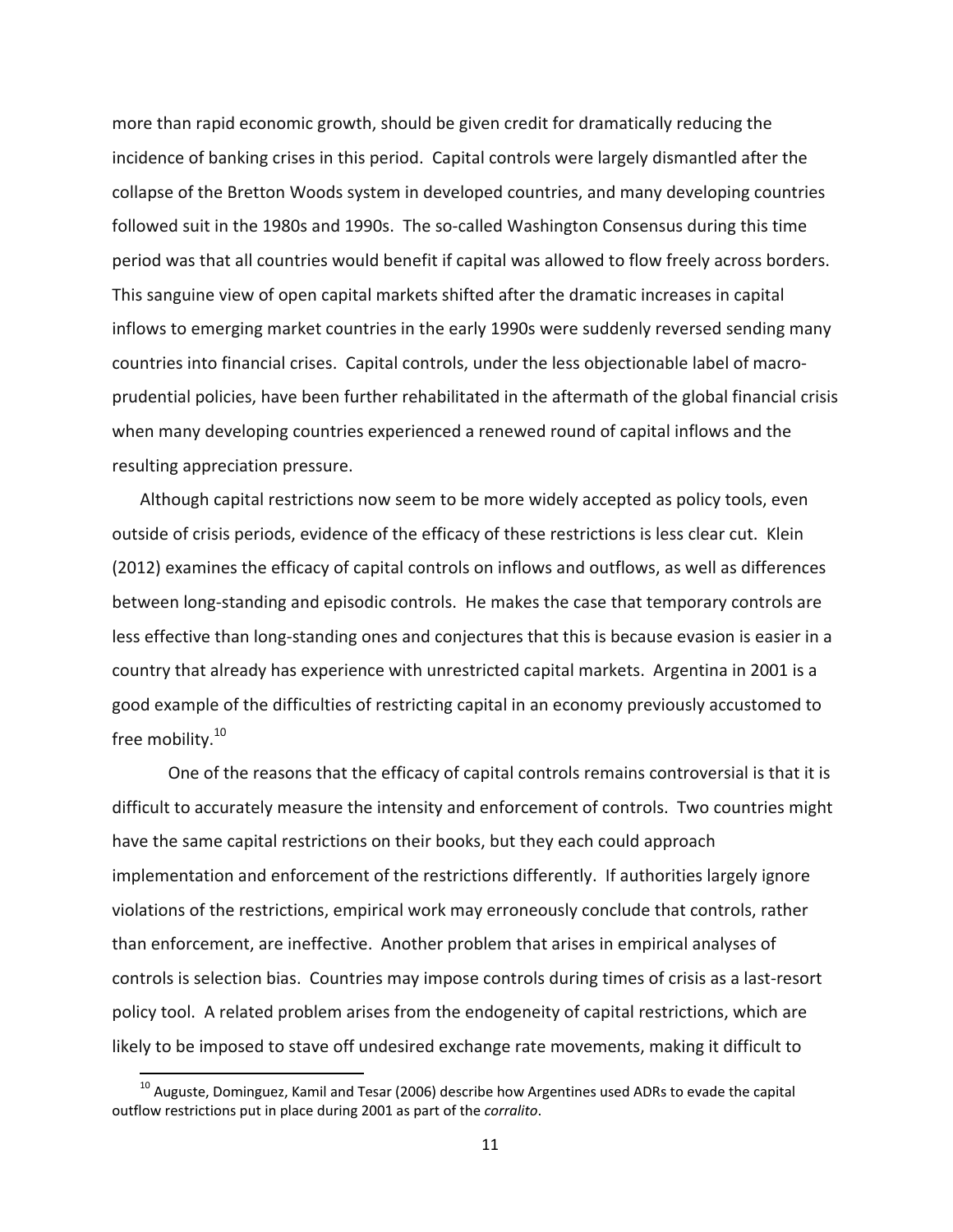distinguish the effect of controls on exchange rates from the influence of exchange rate movements on the establishment of controls. Finally, distinguishing the influence of capital controls during a financial crisis, when economic activity and capital flows are already subdued, is likely to be difficult.

Table 5 shows which European countries maintained or increased capital controls during the financial crisis. Countries are classified as maintaining "long‐standing," "new," or "no" capital controls based on the Chinn-Ito financial openness measure.<sup>11</sup> The middle column reports the year in which new controls were put in place and repeats countries each time they added controls after 2007. The Chinn‐Ito measure gauges a country's degree of capital account restrictiveness (with higher index scores denoting fewer restrictions). The index is described in Chinn and Ito (2006) and is based on four binary dummy variables that codify the tabulation of restrictions on cross‐border financial transactions reported in the IMF's *Annual Report on Exchange Arrangements and Exchange Restrictions (AREAER).* The downside of the Chinn‐Ito measure is that it does not distinguish capital outflow and inflow restrictions; the advantage is that it provides a relative measure of the intensity of restrictions.

A number of non‐EZ European countries introduced capital controls during the global financial crisis; while some actually dismantled controls already in place at the time of the crisis. Table 6 reproduces information from Forbes et al (2013, Table 1) that describes the types of controls imposed by non‐EZ European countries during the crisis. Iceland is not included in the table, but it also imposed restrictions in the throes of its banking crises. All the countries listed in table 6 experienced undesired capital inflow pressures, and most countries also experienced undesired capital outflows. EU countries that did not have any capital‐flow management events during 2009 through 11 include: Denmark, Lithuania, Poland and Sweden.

While measuring the size and effectiveness of capital controls during the financial crisis is beyond the scope of this study, the information reported in tables 5 and 6 indicate that

<sup>&</sup>lt;sup>11</sup> The Chinn-Ito data are available at: http://web.pdx.edu/~ito/Chinn-Ito\_website.htm. The maximum Chinn-Ito financial openness measure in the updated version of the database (used here) is 2.44. Countries with this maximum score are classified as maintaining "no" capital controls. Countries that are continuously coded with a Chinn‐Ito score below 2.2 between 2006 and 2011 are classified as maintaining "long‐standing" controls. The minimum Chinn-Ito score is -1.86. There are 54 countries that score the "most financially open" value of 2.44 as of 2011 whereas there are 13 countries with the "least financial open" score of ‐1.86.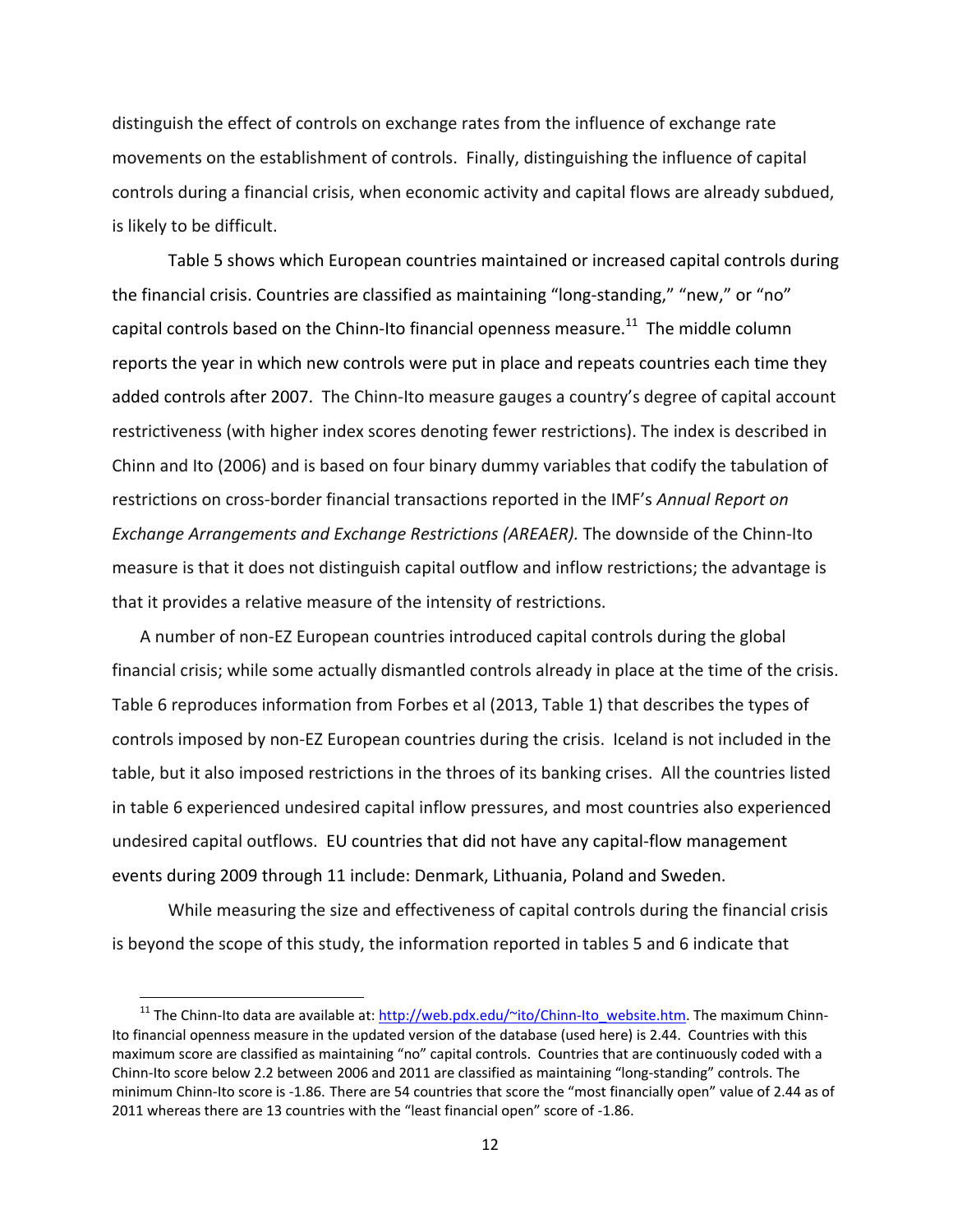controls were used by many European countries, including those already in the Eurozone. Furthermore, the information in the tables indicates that a number of countries imposed new or more restrictive controls during the financial crisis. The trilemma suggests that capital controls can, at least in theory, act as a substitute for exchange rate adjustments during times of crisis. In practice, however, the large European country exchange rate realignments that occurred during the crisis suggest that capital controls at best complemented exchange rate adjustments.

#### V. Exchange Rates and Economic Growth

A number of recent studies have found little evidence that a country's choice of exchange rate regime has much influence on macroeconomic stabilization or growth (Rose, 2011). The strongest argument in favor of flexible rates is that "floaters" are better able to absorb economic shocks. The global nature of the financial crisis and subsequent recession meant that it was not feasible for the world as a whole to rely on exchange rate depreciation and export growth at the same time, but did those countries that maintained fixed exchange rates during the financial crisis suffer more than countries that allowed their exchange rate to adjust? Figure 16 shows how non‐EZ European countries fared before, during and after the crisis relative to the Eurozone countries and the rest of the world. While average real GDP growth fell dramatically for all countries during the crisis, the average decline was largest for the Eurozone countries in this comparison. More generally fixers fared worst, followed by those maintaining intermediate regimes. Floaters fared best.

The growth experience for non‐EZ European countries after the financial crisis is similar, in terms of ranking relative to the Eurozone and the rest of the world, to the pattern shown in the pre‐crisis period. This pattern also holds for the full sample of countries grouped by exchange rate regime; the countries with intermediate regimes experienced the highest average real GDP growth, followed by fixers. Floaters fared least well after the crisis, with an average real growth rate of below 2%. Although simple averages do not control for the many other factors that might influence economic growth, the message that intermediate regimes (that are neither fully fixed nor fully flexible) are associated with the highest average growth performance in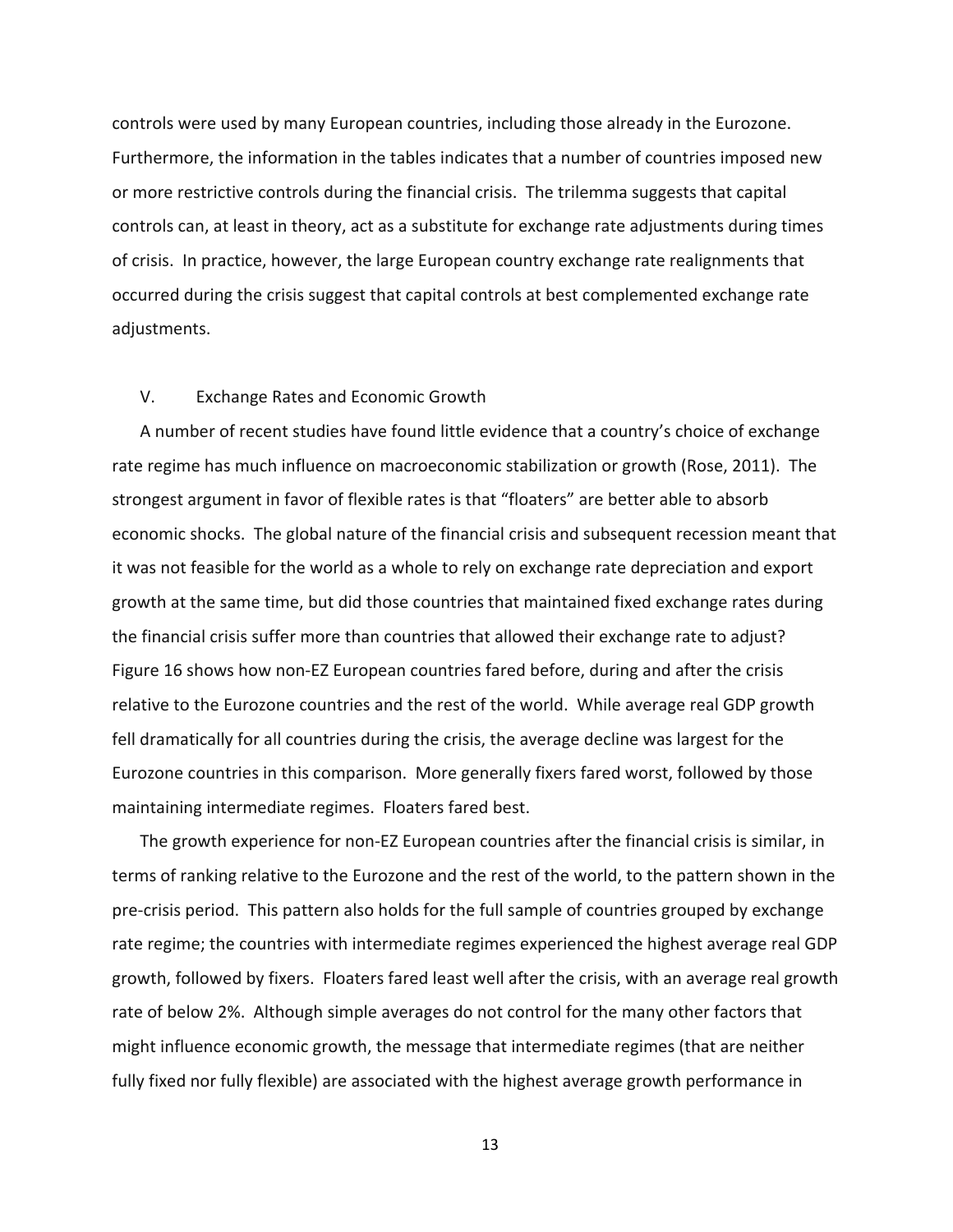non-crisis periods seems reasonable. Intermediate regimes can be thought of as the Goldilocks of regimes, simultaneously avoiding the worst characteristics of fixed regimes (overvaluation) as well as the drawbacks of floating regimes (volatility).

Figures 17 through 19 show the changes in real GDP growth for each of the non‐EZ European countries over the pre‐crisis period (2005Q1‐2007Q4), during the global financial crisis (2008Q3 ‐2009Q4), and after the crisis (2009Q3 ‐ 2010Q4). In the pre‐crisis period shown in Figure 17, a number of these countries experienced unusually high rates of growth, with Bulgaria, Latvia and Romania reporting real rates of growth above 10%, and Lithuania and Turkey at over 5% real GDP growth. During the financial crisis growth rates plummeted for all the European countries, only Croatia, Hungary, Iceland and Poland experienced marginally positive growth. Immediately after the financial crisis all the European countries bounced back, with the strongest performers including Bulgaria, Romania and Turkey. Croatia, which had relatively stable but low growth before and during the crisis, experienced negative growth in the post‐crisis period.

#### VI. Conclusions

Foreign currency‐denominated reserves have always played an important role in fixed exchange rate regimes, but their role for countries with floating or intermediate regimes is less well understood. Similarly, the role and effectiveness of capital controls for countries that value exchange rate stability, but do not fix their rate, is difficult to measure. The data suggest that prior to the financial crisis most countries, regardless of exchange rate regime, held significant reserve stocks and in many cases maintained some degree of capital account restrictiveness. Put another way, a country's choice of exchange rate regime seems to have only minor implications for reserve and capital account management.

The analysis in this paper focused on the non‐EZ European countries which experienced larger exchange rates fluctuations during the financial crisis than the average for other intermediate regime countries. This suggests that policy actions involving reserve management and the use of capital controls during the financial crisis were consistent with allowing larger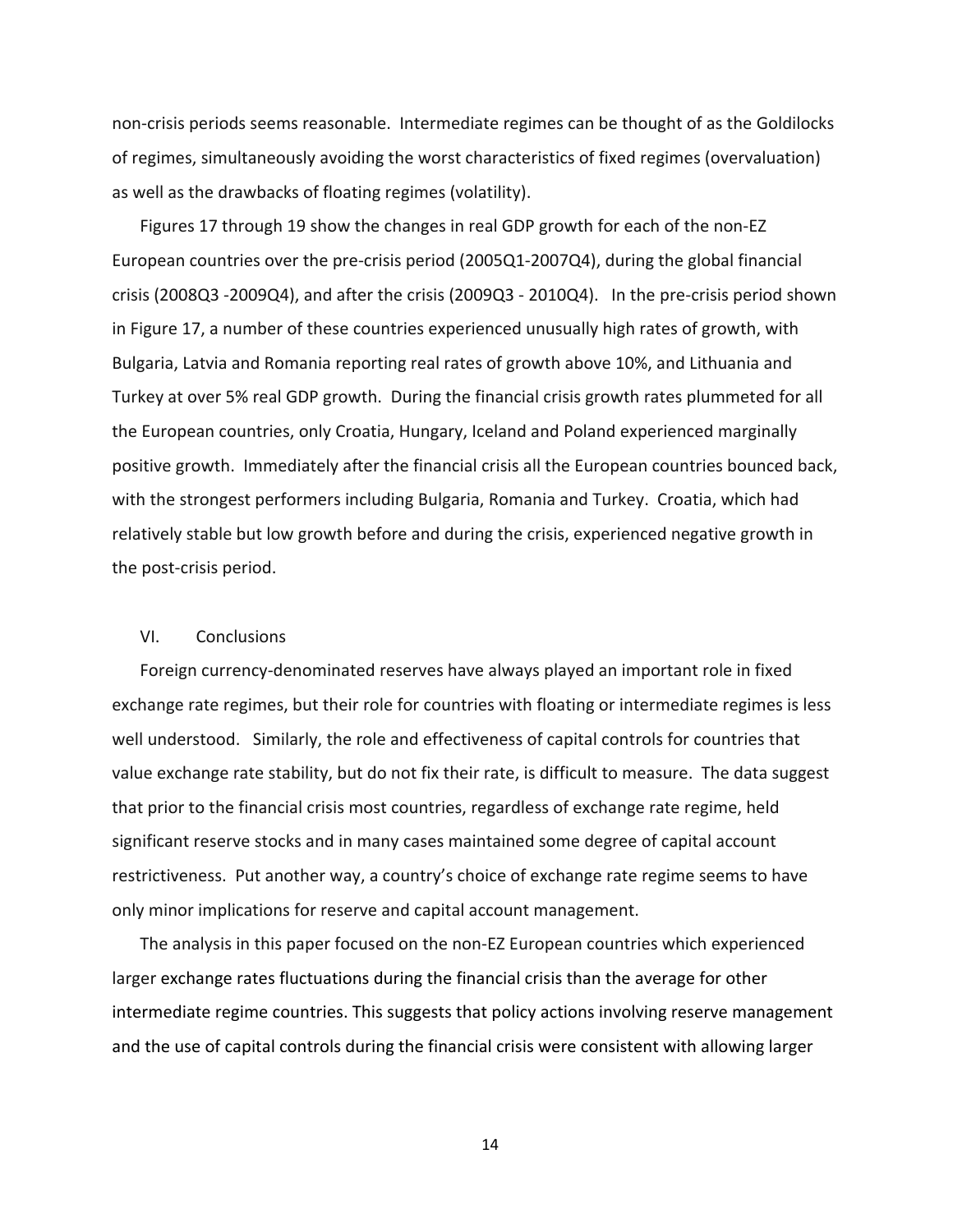swings in the exchange rate in most of these countries relative to other intermediate regime countries around the globe.

The relationships between exchange rates, capital controls and foreign reserves during the financial crisis suggest that reserve management plays a much more central role than has typically been emphasized in international finance models. Reserves seem to be important not only for stabilizing fixed regimes, but they also seem to be able to deter currency market pressure in intermediate regimes for countries that are willing to use them, and in so doing help to mitigate trilemma trade‐offs.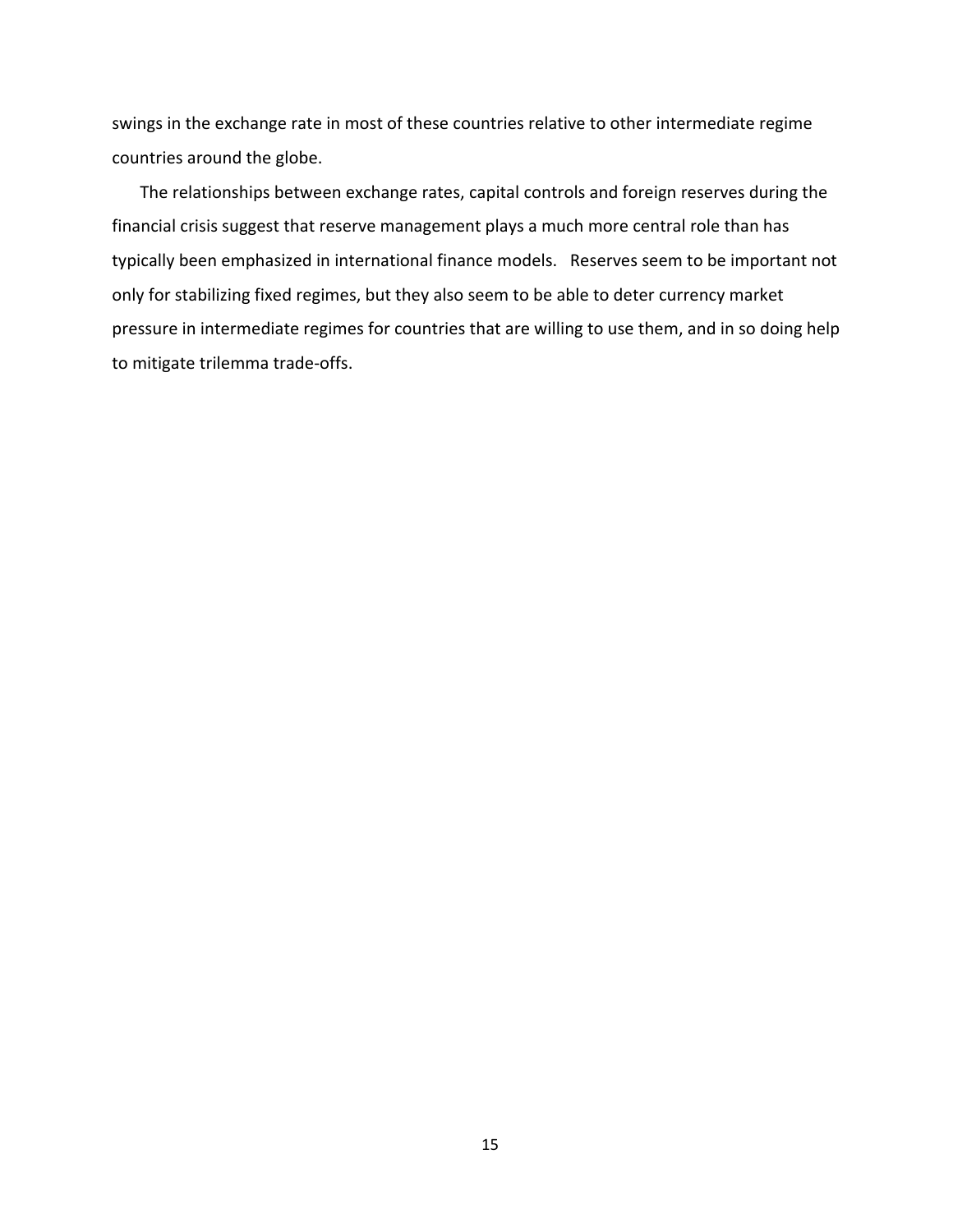#### References

Aizenman J. and Sun, Y., "The financial crisis and sizable international reserves depletion: From 'fear of floating' to the 'fear of losing international reserves'?" *International Review of Economics and Finance*, 2012, 24, 250‐269.

Aizenman, J., Jinjarak, Y., and Park, D., "International Reserves and Swap Lines: Subsitutes or Complements? " *International Review of Economics and Finance* 20, 2011, 5‐18.

Auguste, Sebastian, Kathryn Dominguez, Herman Kamil and Linda Tesar, "Cross‐Border Trading as a Mechanism for Capital Flight: ADRs and the Argentine Crisis," *Journal of Monetary Economics*, 53, 2006, 1259‐1295.

Chinn, Menzie D. and Hiro Ito, "What Matters for Financial Development? Capital Controls, Institutions, and Interactions," *Journal of Development Economics,* Volume 81, Issue 1, October 2006, 163‐192.

Dell'Ariccia, Giovanni; Detragiache, Enrica; Milesi‐Ferretti, Gian Maria; Mussa, Michael; Tweedie, A. J.; Eichengreen, Barry J., "Liberalizing Capital Movements: Some Analytical Issues, International Monetary Fund, Volume 1, Number 1, August 1999 , 1‐21.

Dominguez, Kathryn, "International Reserves and Underdeveloped Capital Markets", *in NBER International Seminar on Macroeconomics 2009*, edited by Lucrezia Reichlin and Kenneth West, University of Chicago Press for the NBER, 2010, 193‐221.

Dominguez, Kathryn, "Foreign Reserve Management during the Global Financial Crisis," *Journal of International Money and Finance*, 31, 8, 2012, 2017‐2037.

Dominguez, Kathryn, Yuko Hashimoto and Takatoshi Ito, "International Reserves and the Global Financial Crisis," *Journal of International Economics*, vol. 88, No. 2, 2012, 388‐406

Forbes, Kristin, Marcel Fratzscher, Roland Straub, "Capital Controls and Macroprudential Measures: What Are They Good For?" MIT‐Sloan Working Paper 5061‐13, December 2013.

Hashimoto, Yuko and Takatoshi Ito, "Global Imbalances and Asian Foreign Reserves," unpublished manuscript, June 2007.

Ilzetzki, Ethan, Carmen M. Reinhart and Kenneth S. Rogoff, "Exchange Rate Arrangements Entering the 21st Century: Which Anchor Will Hold?" unpublished, 2010.

International Monetary Fund, *Annual Report on Exchange Rate Arrangements and Exchange Rate Restrictions*, 1996‐2012.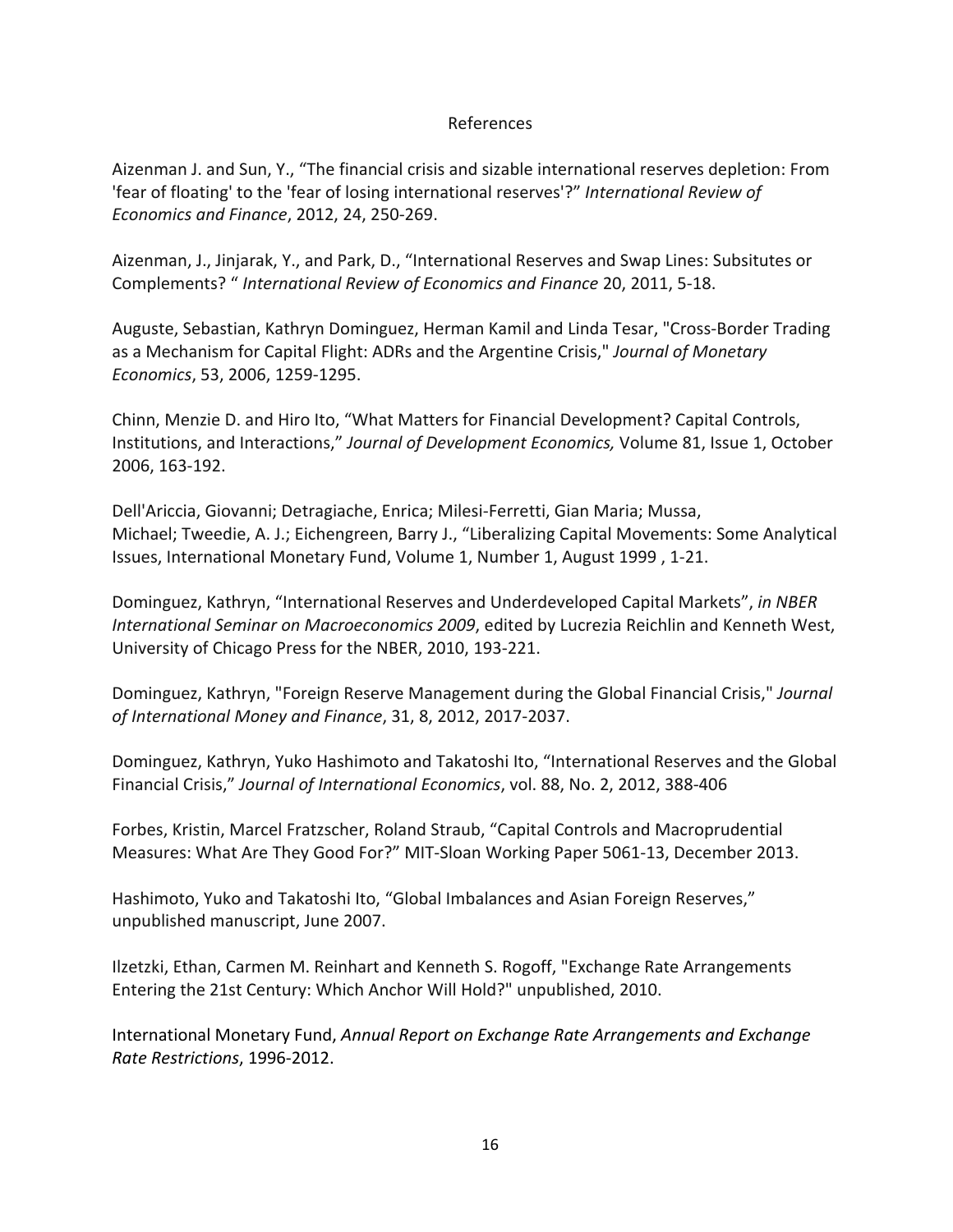Jeanne, O., "International Reserves in Emerging Market Countries: Too Much of a Good Thing?," *Brookings Papers on Economic Activity*, 2007, 1‐55.

Jeanne, O. and Ranciere, R., "The Optimal Level of International Reserves for Emerging Market Countries: A New Formula and Some Applications," *Economic Journal*, 121 (555), 2011, 905‐ 930.

Klein, Michael, "Capital Controls: Gates versus Walls," *Brookings Papers on Economic Activity,* Fall 2012, 317‐355.

Obstfeld, Maurice, Shambaugh, Jay and Alan M. Taylor, "Financial Stability, the Trilemma, and International Reserves," *American Economic Journal: Macroeconomics*, vol. 2(2), April 2010, 57‐ 94.

Obstfeld, M., Shambaugh, J., and A. Taylor, "Financial Instability, Reserves, and Central Bank Swap Lines in the Panic of 2008," *American Economic Review: Papers and Proceedings* 2009, 99:2, 2009, 480‐486.

Reinhart, Carmen and Vincent Reinhart, "Capital Inflows and Reserve Accumulation: The Recent Evidence," NBER Working Paper # 13842, March 2008.

Reinhart, Carmen and Kenneth Rogoff, *This Time It's Different: Eight Centuries of Financial Folly*, Princeton: Princeton University Press, September 2009.

Reinhart, Carmen and Kenneth Rogoff, "The Modern History of Exchange Rate Arrangements: A Reinterpretation," *Quarterly Journal of Economics* 119, 2004, 1‐48.

Rose, Andrew K., "Exchange Rate Regimes in the Modern Era: Fixed, Floating, and Flaky" *Journal of Economic Literature,* 49(3), 2011, 652‐72.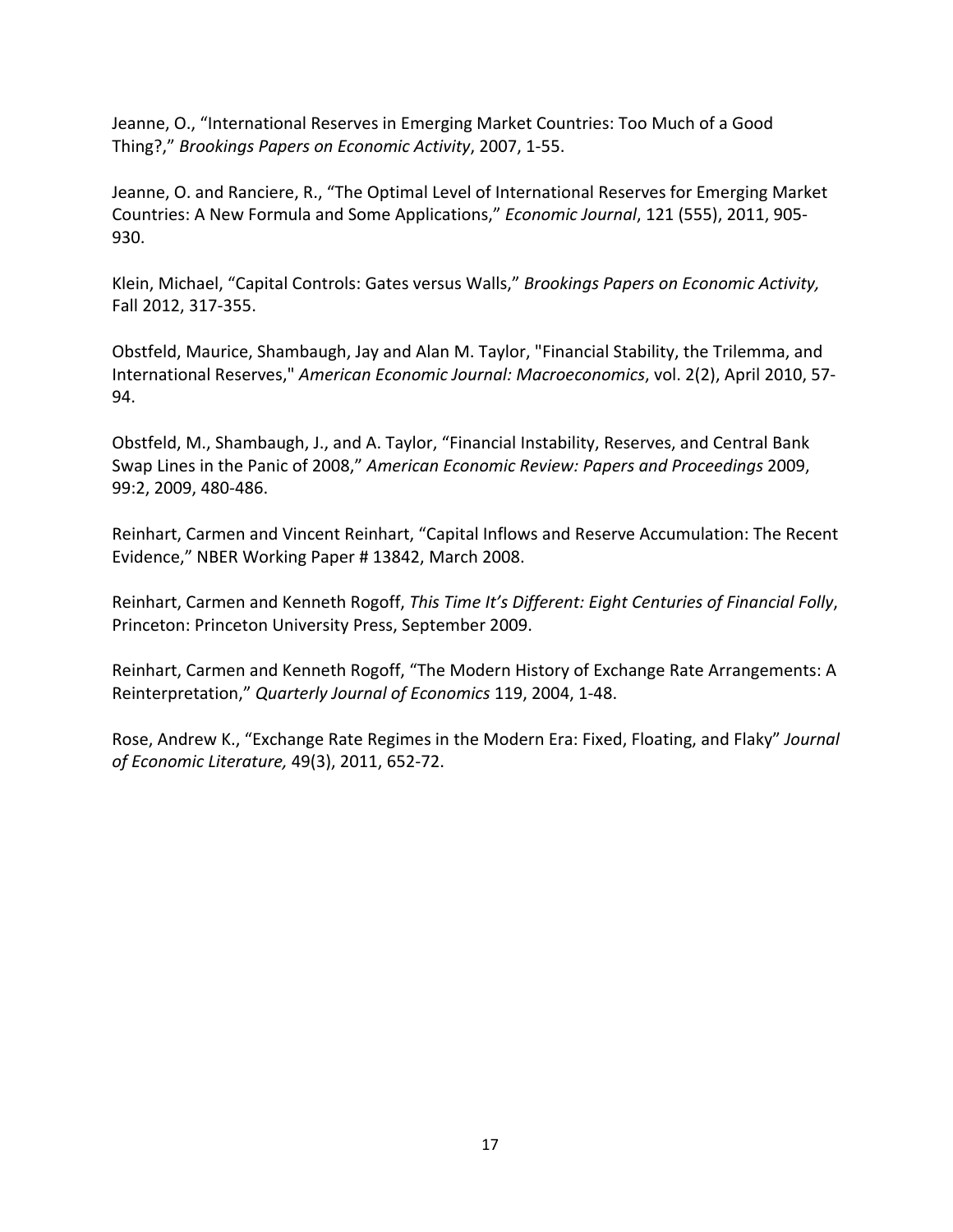| Country                 | Inflation<br>Rate            | <b>Budget</b><br><b>Deficit</b><br>to GDP | Debt-to-<br>GDP | ERM II<br>Member                  | Long-term<br>interest<br>rate |  |  |  |  |
|-------------------------|------------------------------|-------------------------------------------|-----------------|-----------------------------------|-------------------------------|--|--|--|--|
| <b>Reference Values</b> | max 2.5%                     | max 3%                                    | max 60%         | min 2yrs                          | max 4.81%                     |  |  |  |  |
|                         |                              |                                           |                 | EU members (outside the Eurozone) |                               |  |  |  |  |
| <b>Bulgaria</b>         | 2.5%                         | 0.8%                                      | 18.5%           | No.                               | 4.03%                         |  |  |  |  |
| Croatia                 | 4.0%                         | 4.6%                                      | 53.6%           | No                                | 5.73%                         |  |  |  |  |
| Czech Rep               | 2.9%                         | 4.4%                                      | 45.8%           | No                                | 2.44%                         |  |  |  |  |
| Denmark                 | 1.9%                         | 4.0%                                      | 45.8%           | 1-Jan-99                          | 1.36%                         |  |  |  |  |
| Hungary                 | 4.9%                         | 1.9%                                      | 79.2%           | No                                | 7.23%                         |  |  |  |  |
| Latvia                  | 1.6%                         | 1.2%                                      | 40.7%           | $2-May-05$                        | 4.00%                         |  |  |  |  |
| Lithuania               | 2.8%                         | 3.2%                                      | 40.7%           | 28-Jun-04                         | 4.53%                         |  |  |  |  |
| Poland                  | 3.0%                         | 3.9%                                      | 55.6%           | No.                               | 4.61%                         |  |  |  |  |
| Romania                 | 3.9%                         | 2.9%                                      | 37.8%           | No.                               | 6.43%                         |  |  |  |  |
| Sweden                  | 0.8%                         | 0.5%                                      | 38.2%           | No.                               | 1.61%                         |  |  |  |  |
| UK                      | 2.6%                         | 6.3%                                      | 90.0%           | No.                               | 1.67%                         |  |  |  |  |
|                         | Candidates for EU membership |                                           |                 |                                   |                               |  |  |  |  |
| Iceland                 | 5.70%                        | 1.70%                                     | 96.20%          | No                                | 6.70%                         |  |  |  |  |
| Turkey                  | 8.20%                        | 1.90%                                     | 36.30%          | No                                | 7.90%                         |  |  |  |  |

Table 1 Maastricht criteria for Joining the Eurozone

Notes: Based on data through March 2013. Latvia joined the Eurozone in January 2014 and Lithuania is expected to join in 2015. Denmark and the UK negotiated Eurozone opt-out agreements; Sweden has chosen not to join the ERM II.

Source: International Financial Statistics (IFS). Washington, D.C.: International Monetary Fund (accessed May 5, 2013).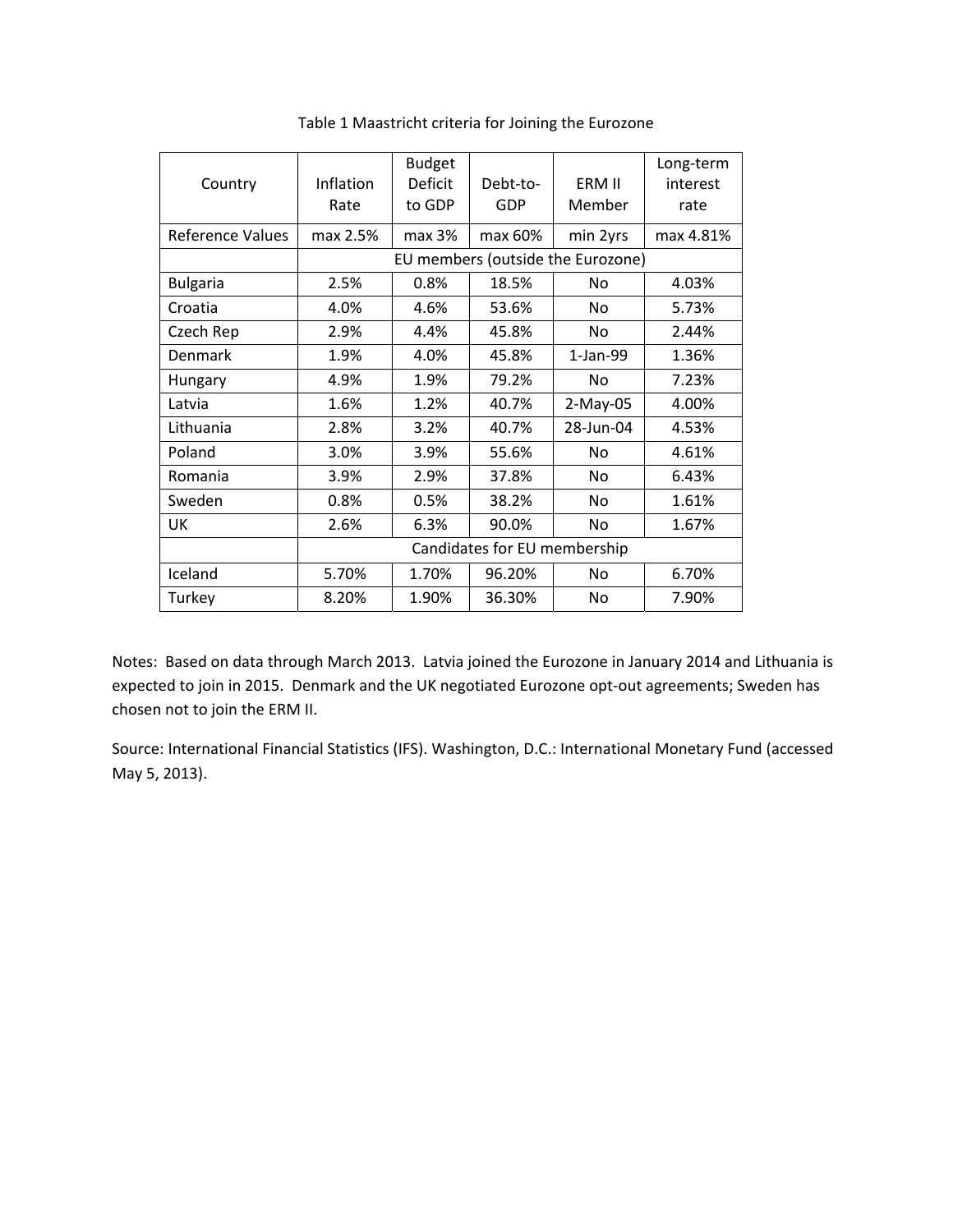|                             |                       | Original Exchange Rate Regime |                              |  |            |                      |      |  |  |                         |        |      |         |       |      |
|-----------------------------|-----------------------|-------------------------------|------------------------------|--|------------|----------------------|------|--|--|-------------------------|--------|------|---------|-------|------|
| Regime between<br>2001-2010 | Fixed Regimes in 2000 |                               | Intermediate Regimes in 2000 |  |            | Flex Regimes in 2000 |      |  |  | Falling Regimes in 2000 |        |      |         |       |      |
|                             | Country               | Month                         | Year                         |  | Country    | Month                | Year |  |  | Country                 | Month  | Year | Country | Month | Year |
|                             | Austria               |                               |                              |  | Hungary    | October              | 2009 |  |  |                         |        |      |         |       |      |
|                             | Belgium               |                               |                              |  | Latvia     | July                 | 2009 |  |  |                         |        |      |         |       |      |
|                             | <b>Bulgaria</b>       |                               |                              |  | Lithuania  | May                  | 2007 |  |  |                         |        |      |         |       |      |
|                             | Cyprus                |                               |                              |  | Malta      | January              | 2008 |  |  |                         |        |      |         |       |      |
|                             | Denmark               |                               |                              |  | Slovak Rep | January              | 2008 |  |  |                         |        |      |         |       |      |
|                             | Estonia               |                               |                              |  | Slovenia   | December             | 2005 |  |  |                         |        |      |         |       |      |
| Fixed                       | Finland               |                               |                              |  |            |                      |      |  |  |                         |        |      |         |       |      |
| Regimes                     | France                |                               |                              |  |            |                      |      |  |  |                         |        |      |         |       |      |
| (between 2001-2010)         | Germany               |                               |                              |  |            |                      |      |  |  |                         |        |      |         |       |      |
|                             | Greece                |                               |                              |  |            |                      |      |  |  |                         |        |      |         |       |      |
|                             | Ireland               |                               |                              |  |            |                      |      |  |  |                         |        |      |         |       |      |
|                             | Italy                 |                               |                              |  |            |                      |      |  |  |                         |        |      |         |       |      |
|                             | Luxembourg            |                               |                              |  |            |                      |      |  |  |                         |        |      |         |       |      |
|                             | <b>Netherlands</b>    |                               |                              |  |            |                      |      |  |  |                         |        |      |         |       |      |
|                             | Portugal              |                               |                              |  |            |                      |      |  |  |                         |        |      |         |       |      |
|                             | Spain                 |                               |                              |  |            |                      |      |  |  |                         |        |      |         |       |      |
|                             |                       |                               |                              |  |            |                      |      |  |  |                         |        |      |         |       |      |
|                             | Czech Rep             | January                       | 2002                         |  | Croatia    |                      |      |  |  | Turkey                  | August | 2007 | Romania | April | 2001 |
| Intermediate                | Hungary               | March                         | 2010                         |  | Iceland    |                      |      |  |  |                         |        |      |         |       |      |
| Regimes                     | Lithuania             | November                      | 2003                         |  | Poland     |                      |      |  |  |                         |        |      |         |       |      |
| (between 2001-2010)         | Lithuania             | April                         | 2009                         |  | Sweden     |                      |      |  |  |                         |        |      |         |       |      |
|                             |                       |                               |                              |  | UK         |                      |      |  |  |                         |        |      |         |       |      |
|                             |                       |                               |                              |  |            |                      |      |  |  |                         |        |      |         |       |      |
| <b>Flexible Regimes</b>     |                       |                               |                              |  |            |                      |      |  |  |                         |        |      |         |       |      |
| $(2001-10)$                 |                       |                               |                              |  |            |                      |      |  |  |                         |        |      | Turkey  | April | 2003 |
|                             |                       |                               |                              |  |            |                      |      |  |  |                         |        |      |         |       |      |
| <b>Falling Regimes</b>      |                       |                               |                              |  |            |                      |      |  |  |                         |        |      |         |       |      |
| $(2001-10)$                 |                       |                               |                              |  | Turkey     | February             | 2001 |  |  |                         |        |      |         |       |      |

Table 2 *de Facto* European Exchange Rate Regimes and Dates of Changes in Regime, 2000‐2010

Notes: Countries listed in the diagonal cells maintained the *de facto* regime through‐out 2000‐2010, countries in off‐diagonal cells are those that started in the regime listed in each column header and switched (with year and month of switch given) to the regime type listed in each row header. Monthly regime classifications are from Ilzetzki, Reinhart and Rogoff (2010).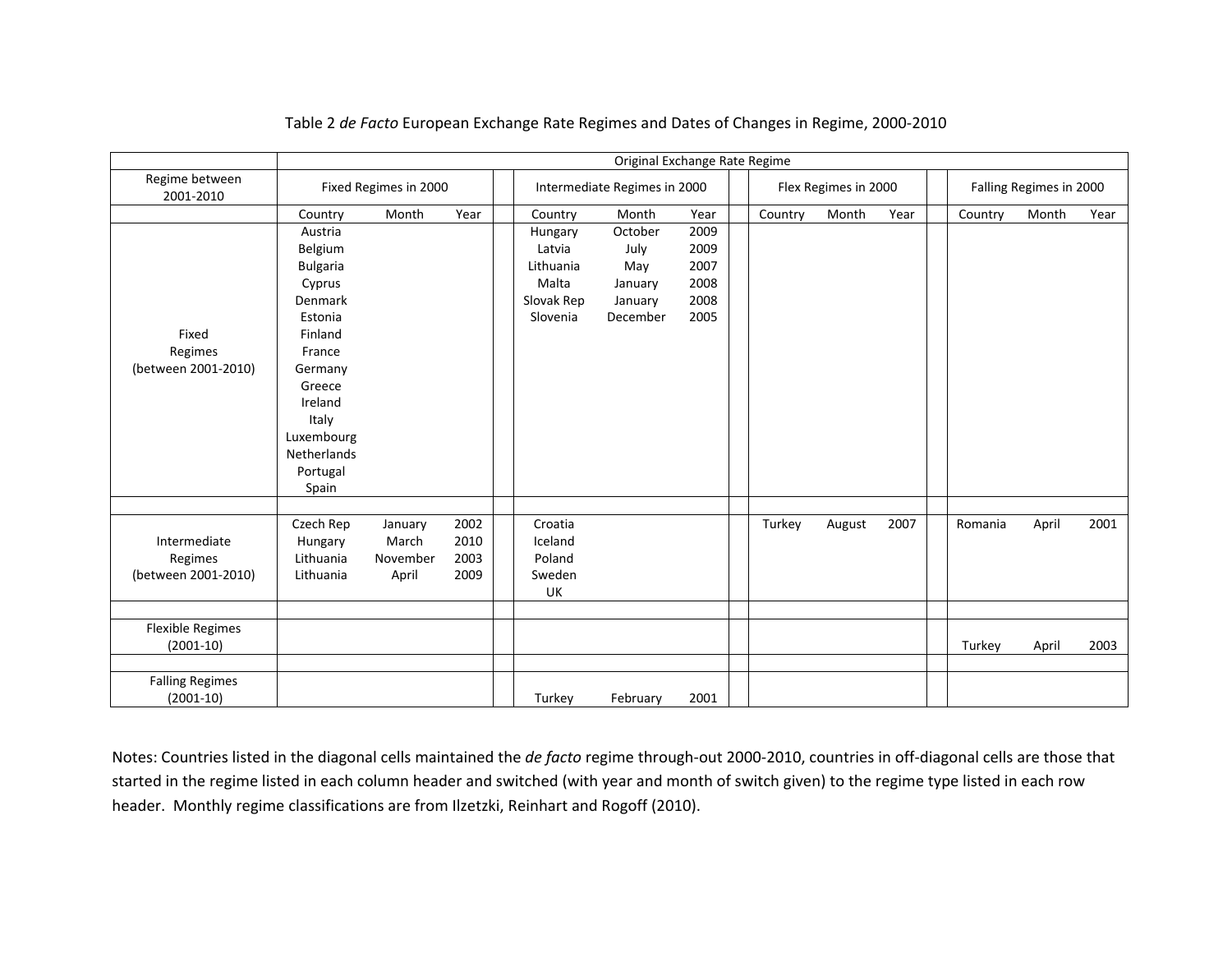| Country         | Reserves-<br>to-GDP<br>(2006) | Quartile<br>based on<br>full-sample |
|-----------------|-------------------------------|-------------------------------------|
| <b>Bulgaria</b> | 34.8                          | high                                |
| Croatia         | 23.4                          | high                                |
| Czech Republic  | 21.9                          | med-high                            |
| Denmark         | 10.9                          | med-low                             |
| Hungary         | 19.1                          | med-high                            |
| Iceland         | 13.8                          | med-low                             |
| Latvia          | 21.9                          | med-high                            |
| Lithuania       | 18.8                          | med-high                            |
| Poland          | 13.6                          | med-low                             |
| Romania         | 23.0                          | high                                |
| Sweden          | 6.3                           | low                                 |
| Turkey          | 11.5                          | med-low                             |
| United Kingdom  | 1.7                           | low                                 |

Table 3 Non‐EZ European Country Reserves‐to‐GDP Ratio Comparisons in 2006

Notes: The high‐quartile range is defined by a reserves‐to‐GDP ratio above 23, the medium‐high quartile range is between 16 and 23, the medium‐low quartile range is 9 to 15 and the low quartile range is below 9. The quartile ranges are based on a sample of 160 countries.

Source: International Financial Statistics (IFS). Washington, D.C.: International Monetary Fund (accessed May 5, 2013).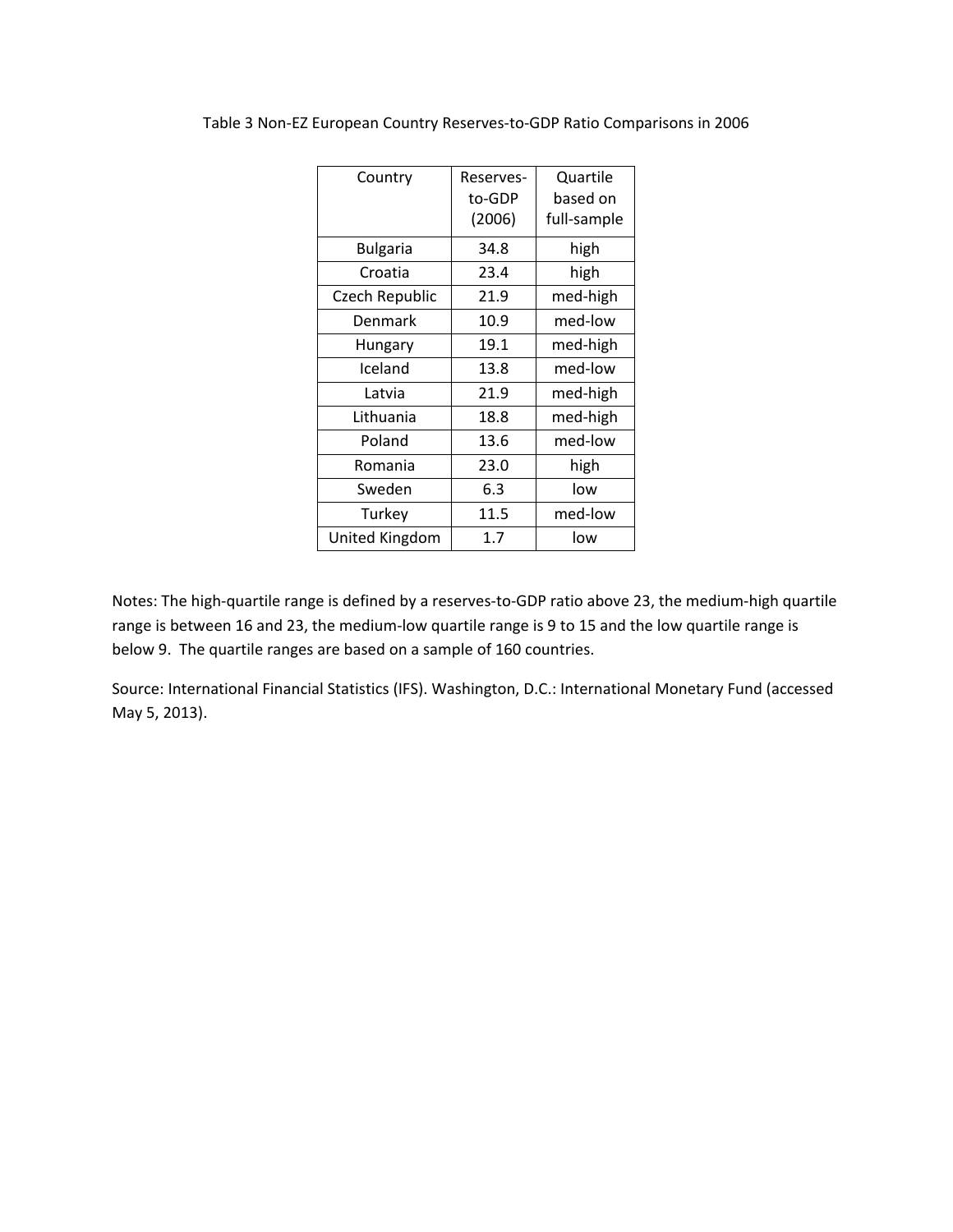|                 | Percent      | Percent      | Percent  | Reserves- |
|-----------------|--------------|--------------|----------|-----------|
| Country         | Depreciation | Depreciation | Change   | to-GDP    |
|                 | against USD  | against Euro | Reserves | Quartile  |
|                 |              |              |          | (2006)    |
| <b>Bulgaria</b> | 17           | 0            | $-30$    | high      |
| Croatia         | 20           | 3            | $-25$    | high      |
| Czech Rep       | 33           | 14           | $-4$     | med-high  |
| Denmark         | 16           | 0            | 25       | med-low   |
| Hungary         | 45           | 24           | 24       | med-high  |
| Iceland         | 36           | 17           | $-19$    | med-low   |
| Latvia          | 16           | 0            | $-10$    | med-high  |
| Lithuania       | 16           | 0            | $-19$    | med-high  |
| Poland          | 62           | 39           | $-25$    | med-low   |
| Romania         | 41           | 21           | $-14$    | high      |
| Sweden          | 41           | 21           | $-17$    | low       |
| Turkey          | 44           | 23           | $-11$    | med-low   |
| UK              | 29           | 11           | $-10$    | low       |
| Average         |              |              |          |           |
| Intermediate    | 19           | 3            | -9       | med-high  |
| Regimes         |              |              |          |           |

Table 4 EU Currency Depreciations and Reserve Changes during the Global Financial Crisis (GFC)

Notes Exchange rate depreciation and percentage changes in reserves are based on monthly data during the GFC (between August 2008 and February 2009). Averages for "intermediate regimes" are based on relevant countries included in the IFS database excluding the non‐Eurozone EU countries.

Source: International Financial Statistics (IFS). Washington, D.C.: International Monetary Fund (accessed May 5, 2013).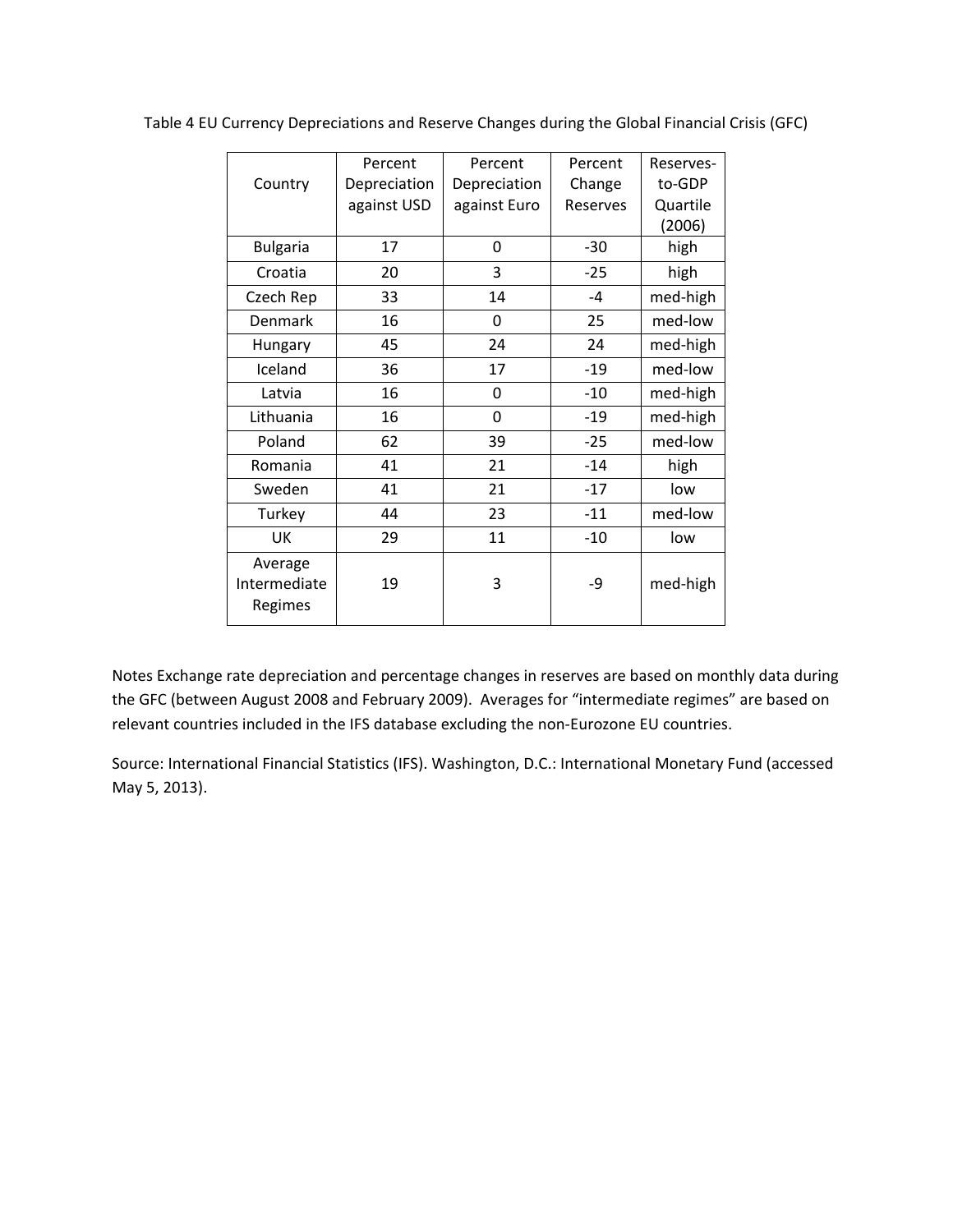| <b>No Controls</b> |           | <b>New Controls 2008-2011</b> |      |  |                 | Long-Standing Controls |  |  |  |
|--------------------|-----------|-------------------------------|------|--|-----------------|------------------------|--|--|--|
| Country            | Country   | Chinn-                        | Year |  | Country         | Chinn-Ito              |  |  |  |
|                    |           | Ito                           |      |  |                 |                        |  |  |  |
| Austria            | Iceland   | $-1.17$                       | 2008 |  | <b>Bulgaria</b> | 2.18                   |  |  |  |
| Belgium            | Lithuania | 2.18                          | 2008 |  | Croatia         | 1.12                   |  |  |  |
| Czech Republic     | Lithuania | 1.91                          | 2009 |  | Cyprus          | 1.91                   |  |  |  |
| Denmark            | Lithuania | 1.65                          | 2010 |  | Malta           | 1.91                   |  |  |  |
| Estonia            | Lithuania | 1.38                          | 2011 |  | Poland          | 0.06                   |  |  |  |
| Finland            | Slovenia  | 2.18                          | 2008 |  | Romania         | 2.18                   |  |  |  |
| France             | Slovenia  | 1.91                          | 2009 |  | Slovakia        | 0.59                   |  |  |  |
| Germany            | Slovenia  | 1.65                          | 2010 |  |                 |                        |  |  |  |
| Greece             | Slovenia  | 1.38                          | 2011 |  |                 |                        |  |  |  |
| <b>Hungary</b>     | Turkey    | 0.06                          | 2008 |  |                 |                        |  |  |  |
| Ireland            |           |                               |      |  |                 |                        |  |  |  |
| Italy              |           |                               |      |  |                 |                        |  |  |  |
| Latvia             |           |                               |      |  |                 |                        |  |  |  |
| Luxembourg         |           |                               |      |  |                 |                        |  |  |  |
| Netherlands        |           |                               |      |  |                 |                        |  |  |  |
| Portugal           |           |                               |      |  |                 |                        |  |  |  |
| Spain              |           |                               |      |  |                 |                        |  |  |  |
| Sweden             |           |                               |      |  |                 |                        |  |  |  |
| United Kingdom     |           |                               |      |  |                 |                        |  |  |  |

Table 5 EU Country Capital Controls 2006‐2011

Notes: Countries are classified as maintaining "no", "new" or "long‐standing," capital controls based on the Chinn-Ito financial openness measure. The maximum Chinn-Ito financial openness measure is 2.44. Countries with this maximum score are classified as maintaining "no" capital controls. Countries that are continuously coded with a Chinn‐Ito score below 2.2 between 2006 and 2011 are classified as maintaining "long-standing" controls. The minimum Chinn-Ito score is -1.86.

Source: The Chinn-Ito data are available at: http://web.pdx.edu/~ito/Chinn-Ito\_website.htm.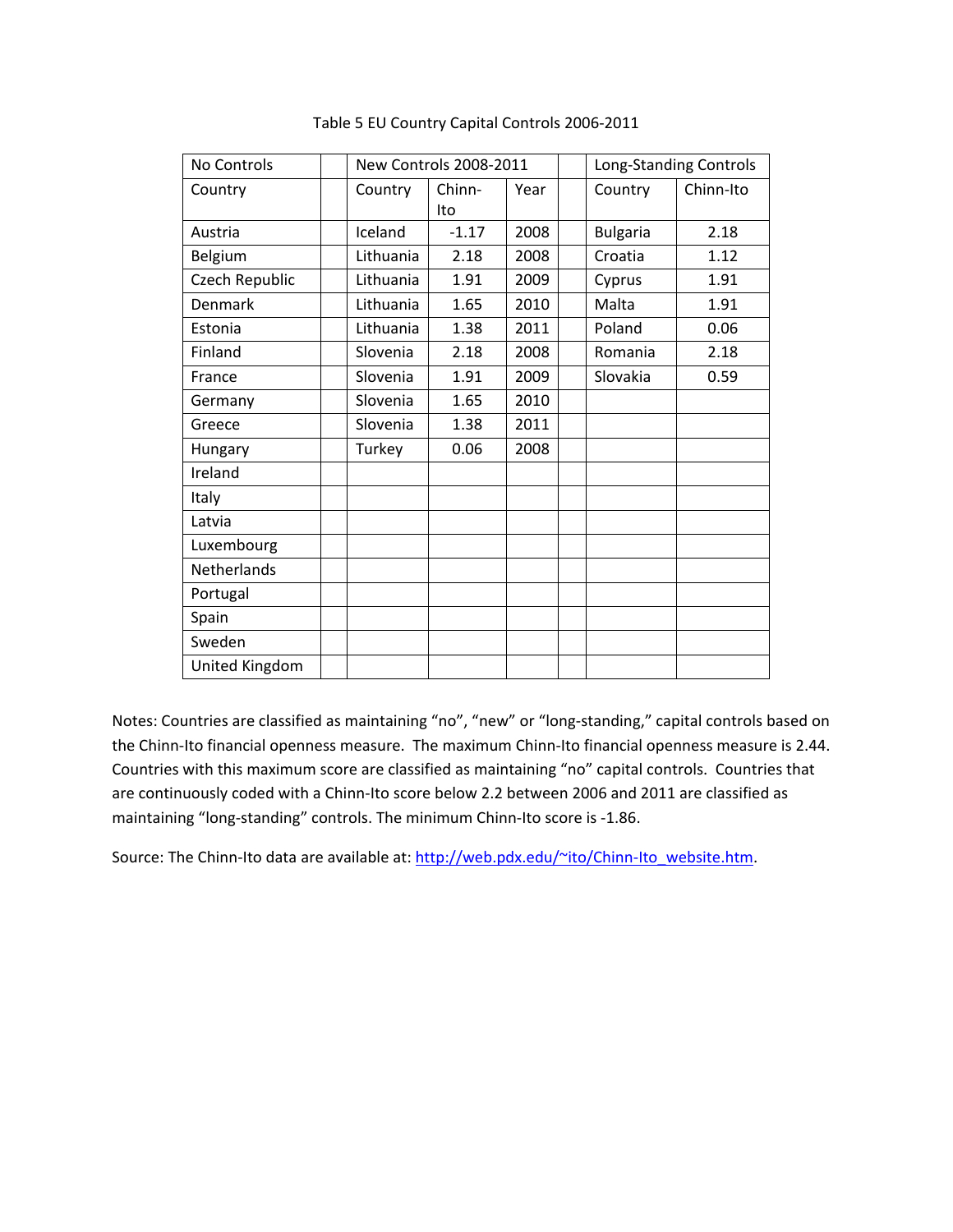|                 | Controls on<br><b>Inflows</b> |          | Controls on<br><b>Outflows</b> |           |                          | Macroprudential<br><b>Measures</b> |          | Related to Pressures from<br>Capital: |       |  |
|-----------------|-------------------------------|----------|--------------------------------|-----------|--------------------------|------------------------------------|----------|---------------------------------------|-------|--|
|                 |                               | $+$      | $\overline{\phantom{a}}$       | $\ddot{}$ | $\overline{\phantom{0}}$ | $+$                                | outflows | inflows                               | total |  |
| <b>Bulgaria</b> |                               | 0        | 1                              | 0         | 0                        | 0                                  |          |                                       | 2     |  |
| Croatia         |                               | $\Omega$ | 3                              | 1         | 3                        | 2                                  | 5        | 5                                     | 10    |  |
| Czech Rep       | $\Omega$                      | $\Omega$ | 1                              | 0         | 0                        |                                    | 0        | 2                                     | 2     |  |
| Hungary         | $\Omega$                      | $\Omega$ | 0                              | 0         |                          | 2                                  |          |                                       | 3     |  |
| Latvia          | $\Omega$                      | $\Omega$ | $\Omega$                       | 0         | 0                        | 2                                  | 0        | 2                                     | 2     |  |
| Romania         | $\Omega$                      | 0        | 0                              | 0         | 3                        |                                    | 3        |                                       | 4     |  |
| Turkey          | $\Omega$                      | 0        | $\overline{2}$                 | 0         | 5                        | 4                                  |          | 6                                     | 11    |  |

Table 6 Non‐EZ European Country Capital‐Flow Management Measures (2009‐2011)

Source: Table 1 in Forbes, Fratzscher and Straub (2013).

Notes: "‐"denotes the removal or easing of a control or macro‐prudential measure and "+" denotes the addition or tightening of a measure. EU countries that did not have any capital-flow management events in 2009‐11 include: Denmark, Lithuania, Poland and Sweden. Iceland is excluded from the sample due to data limitations. The primary data source is the *Annual Report on Exchange Rate Arrangements and Exchange Restrictions* by the IMF.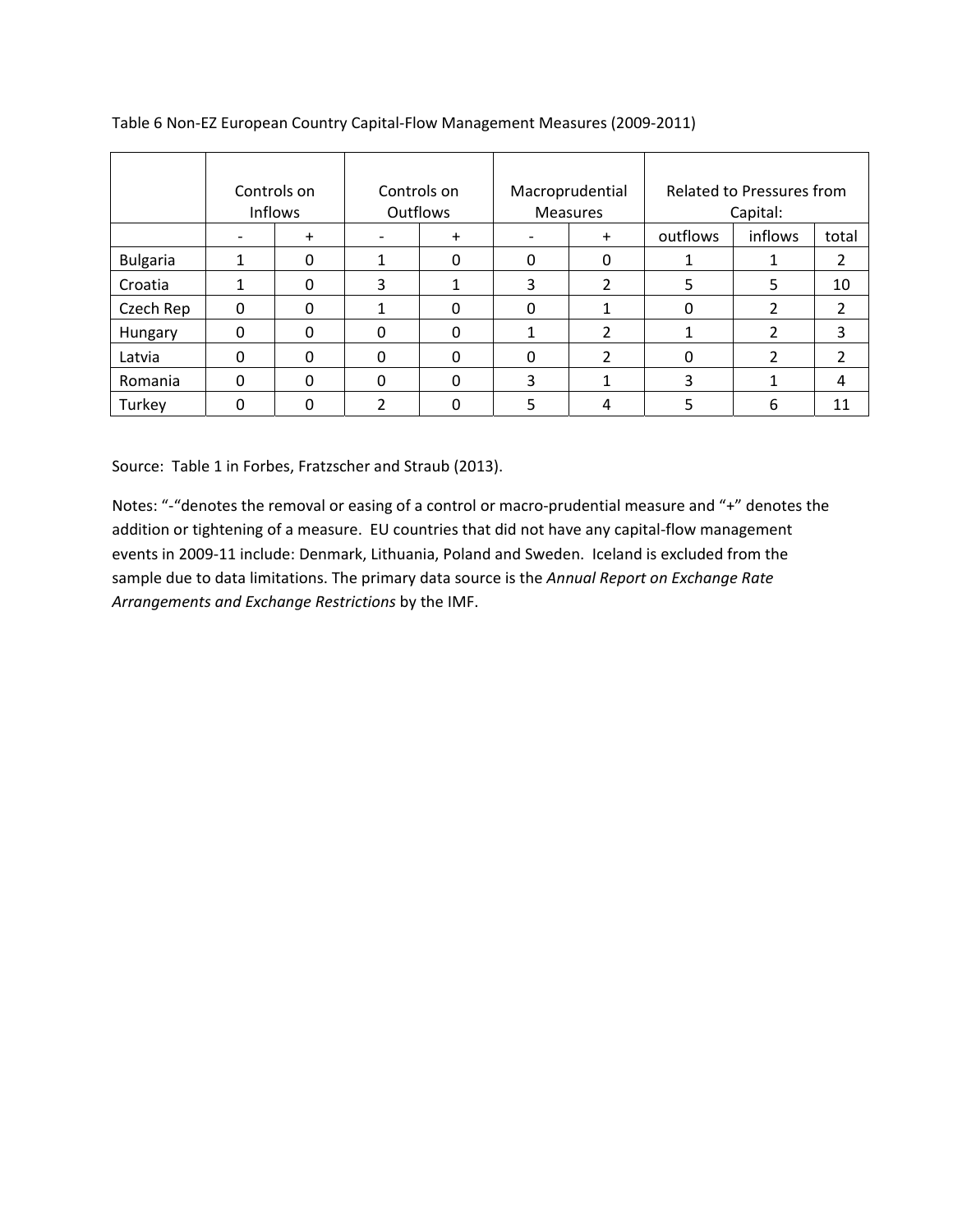Figure 1





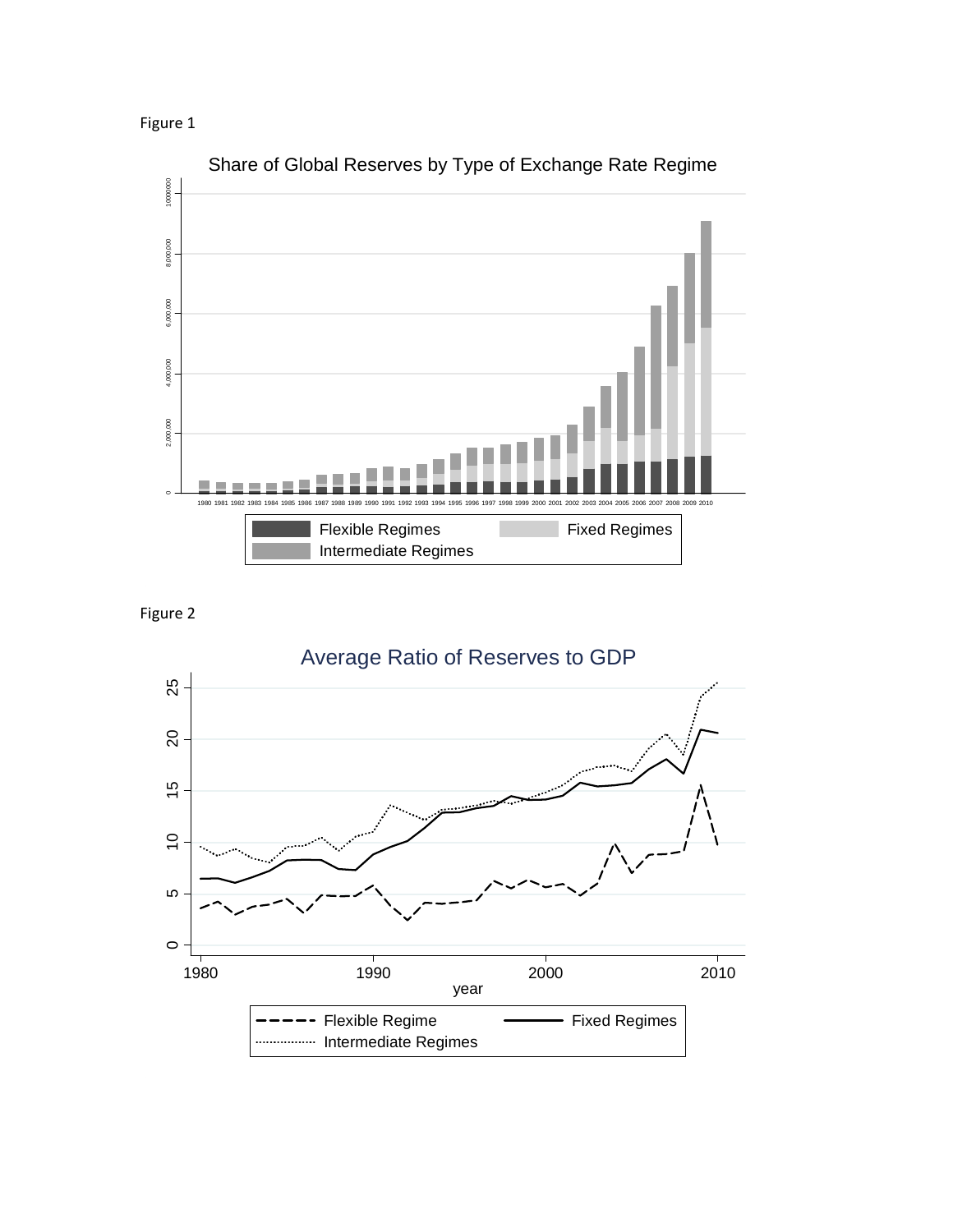

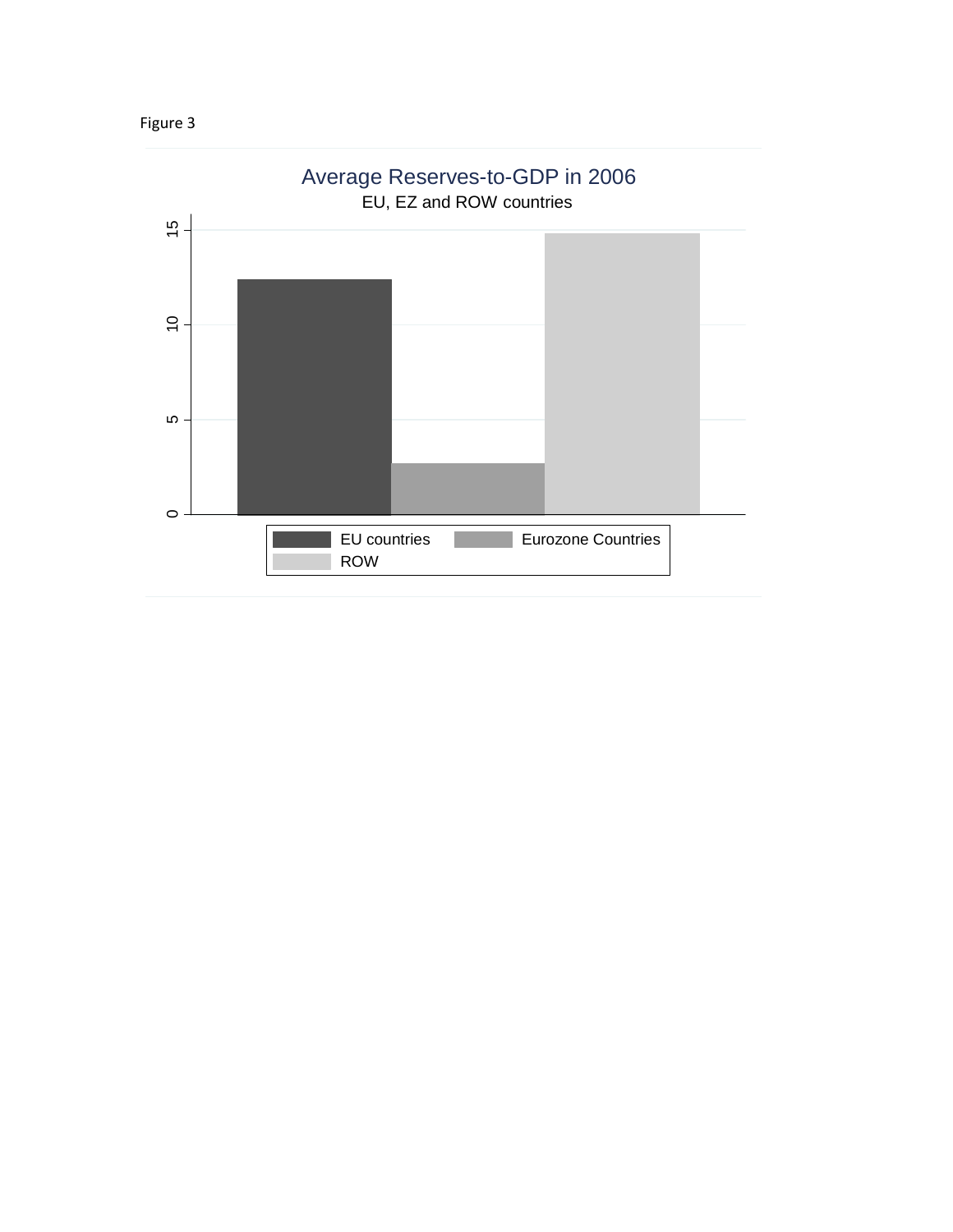





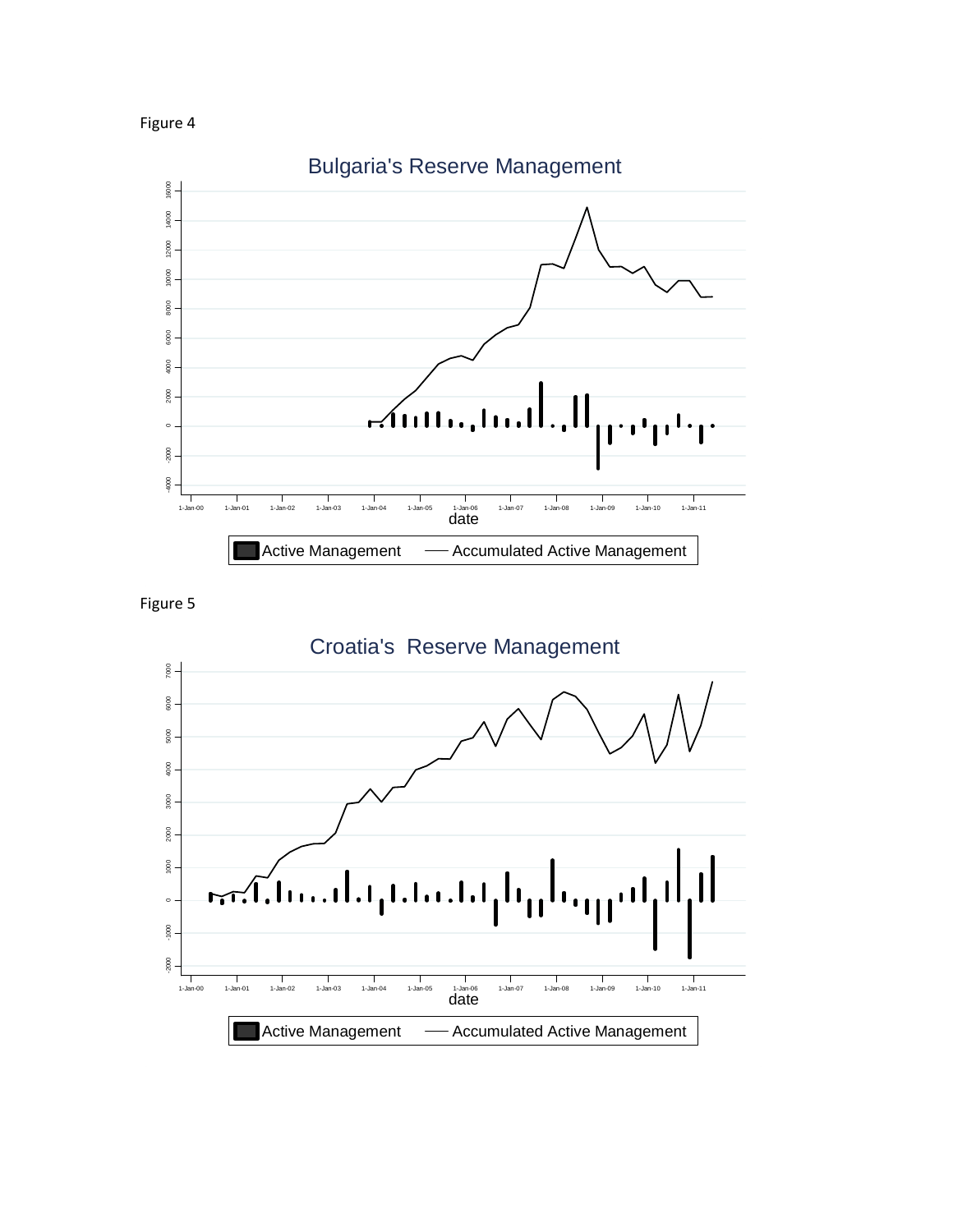





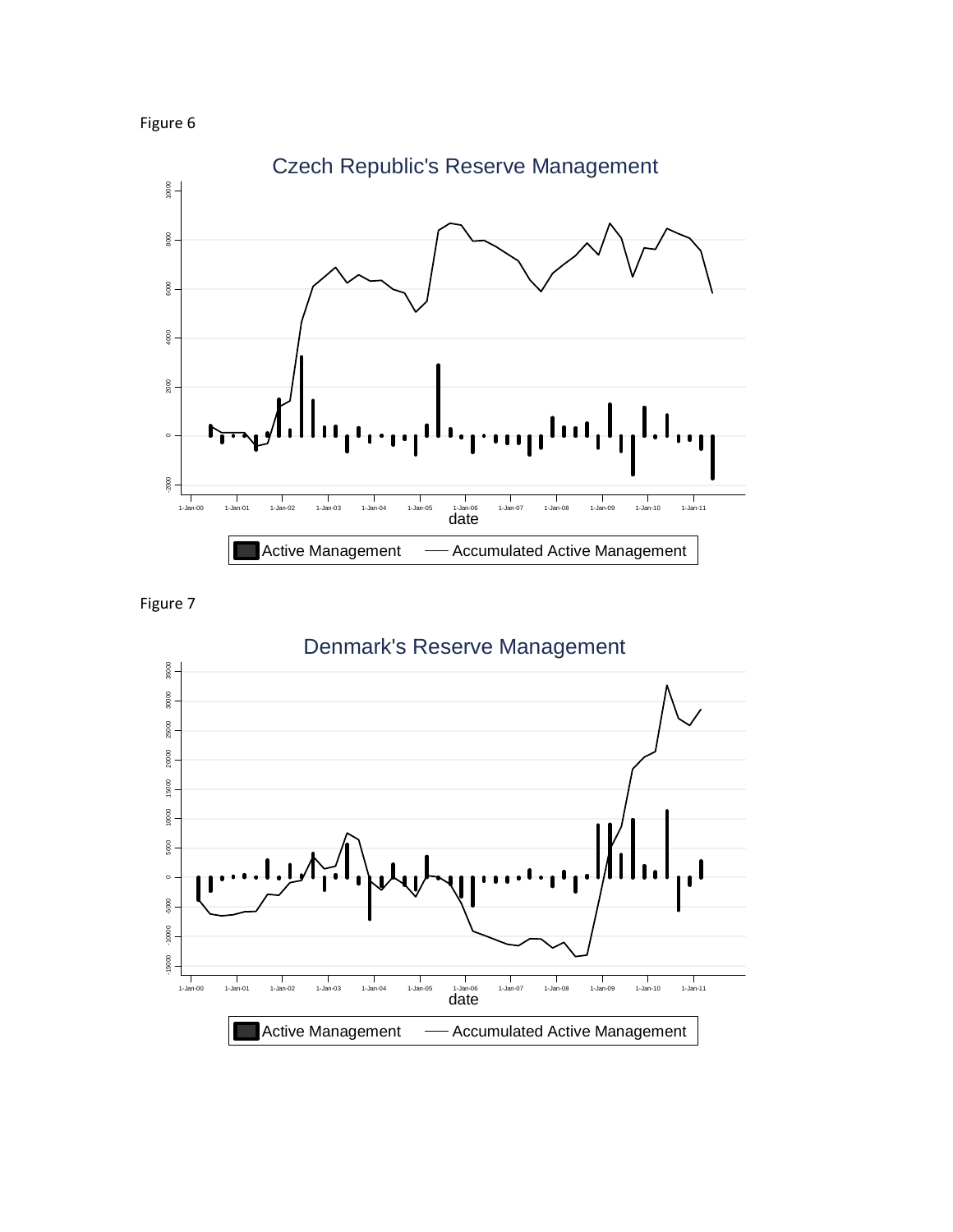





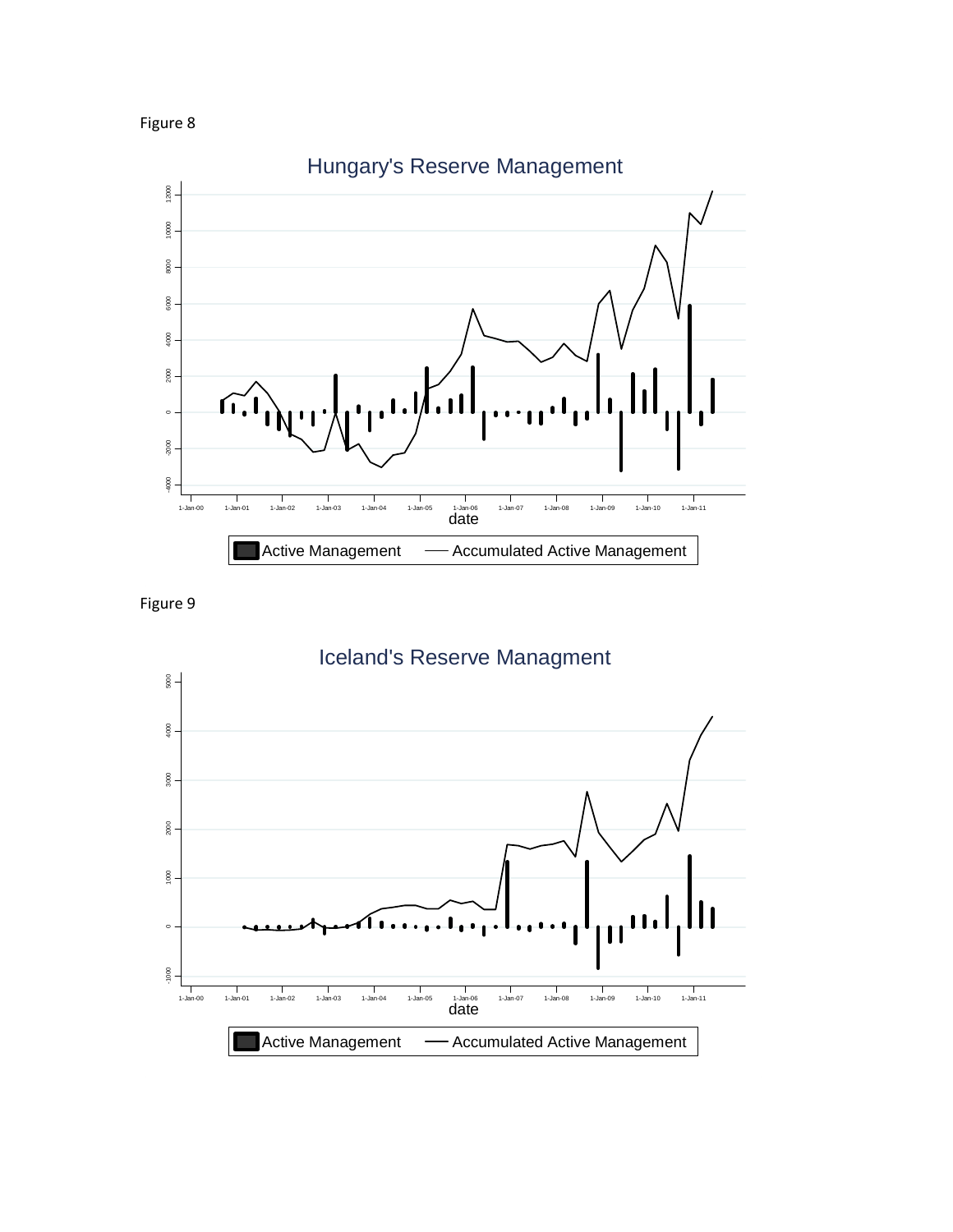



Figure 11

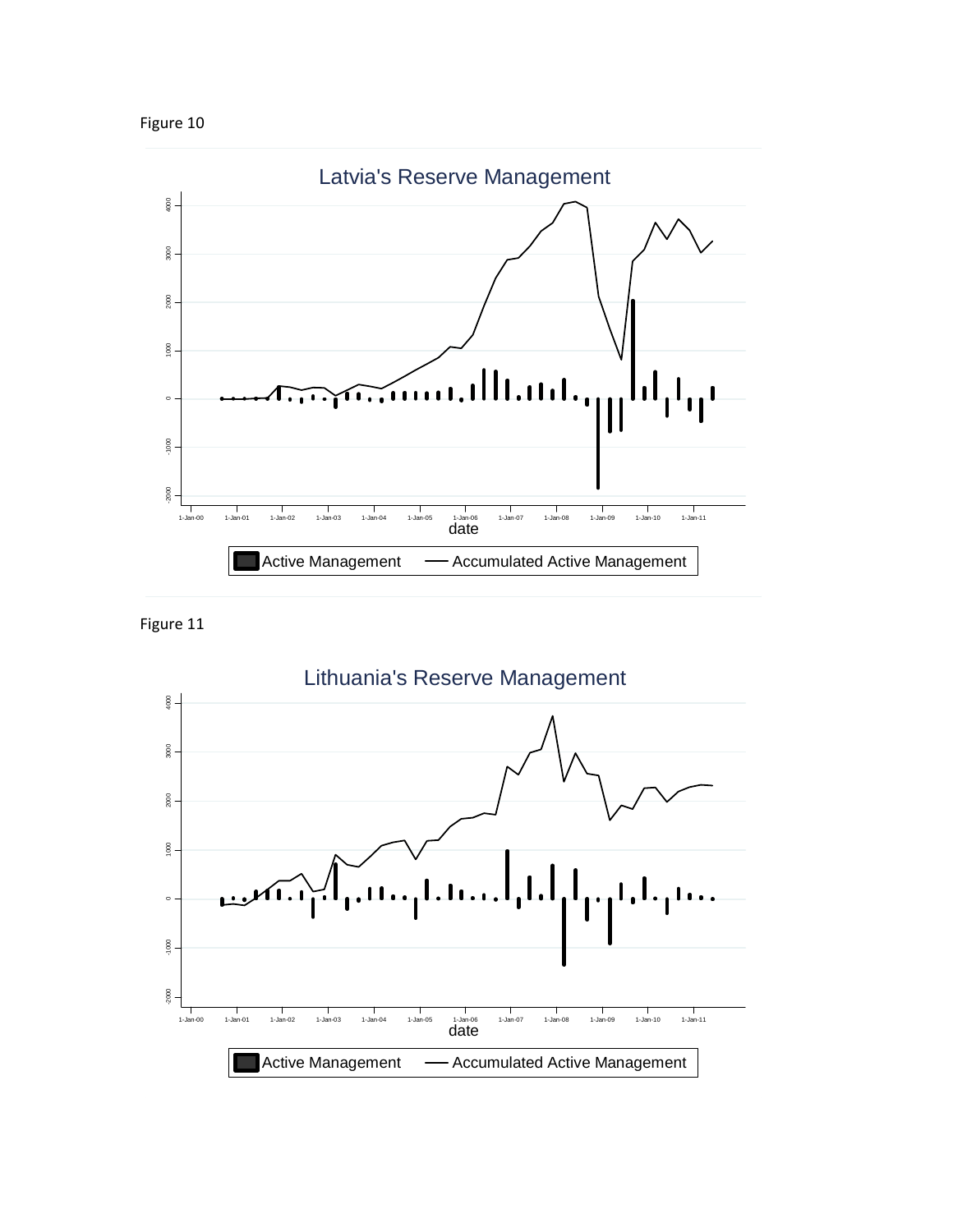





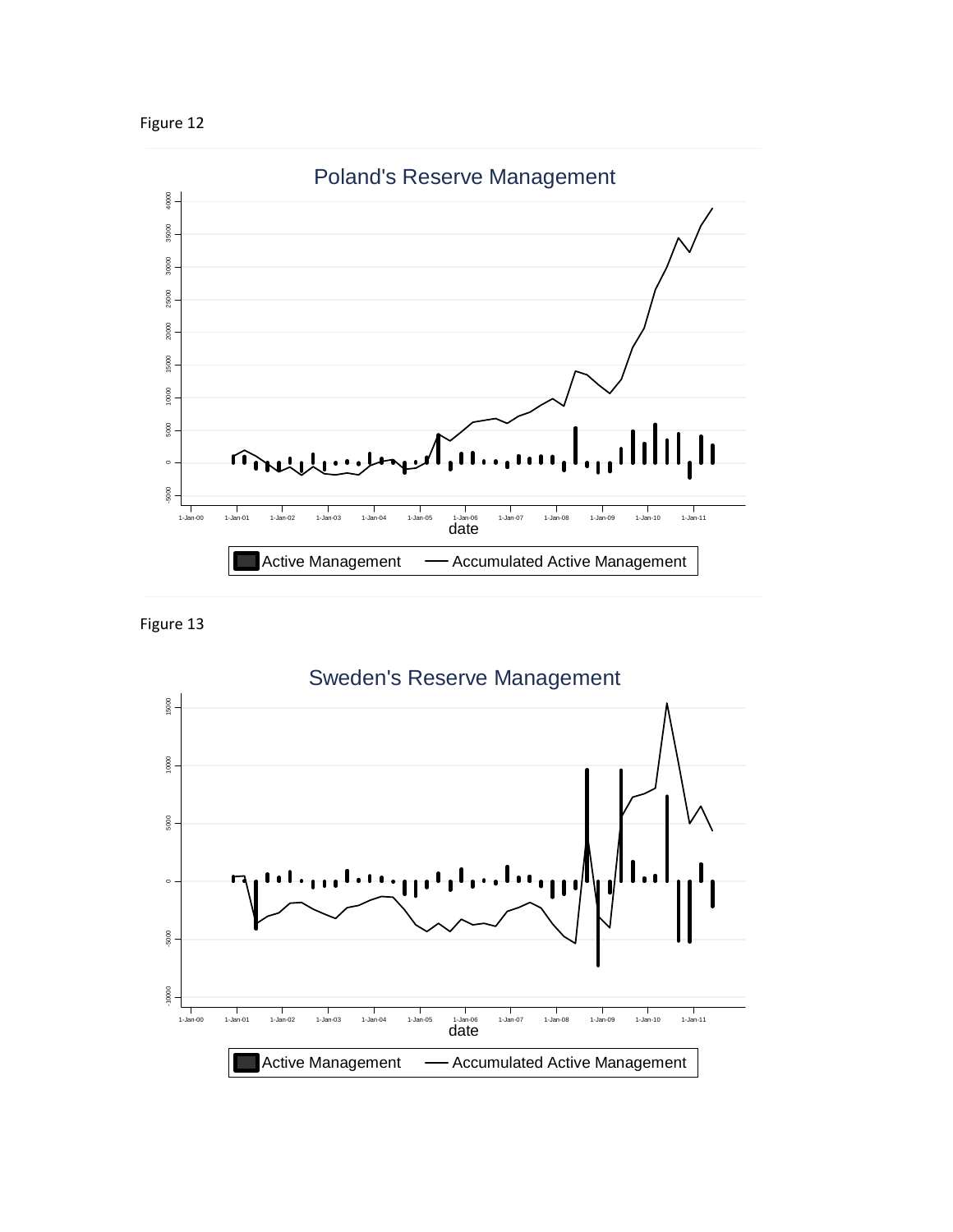





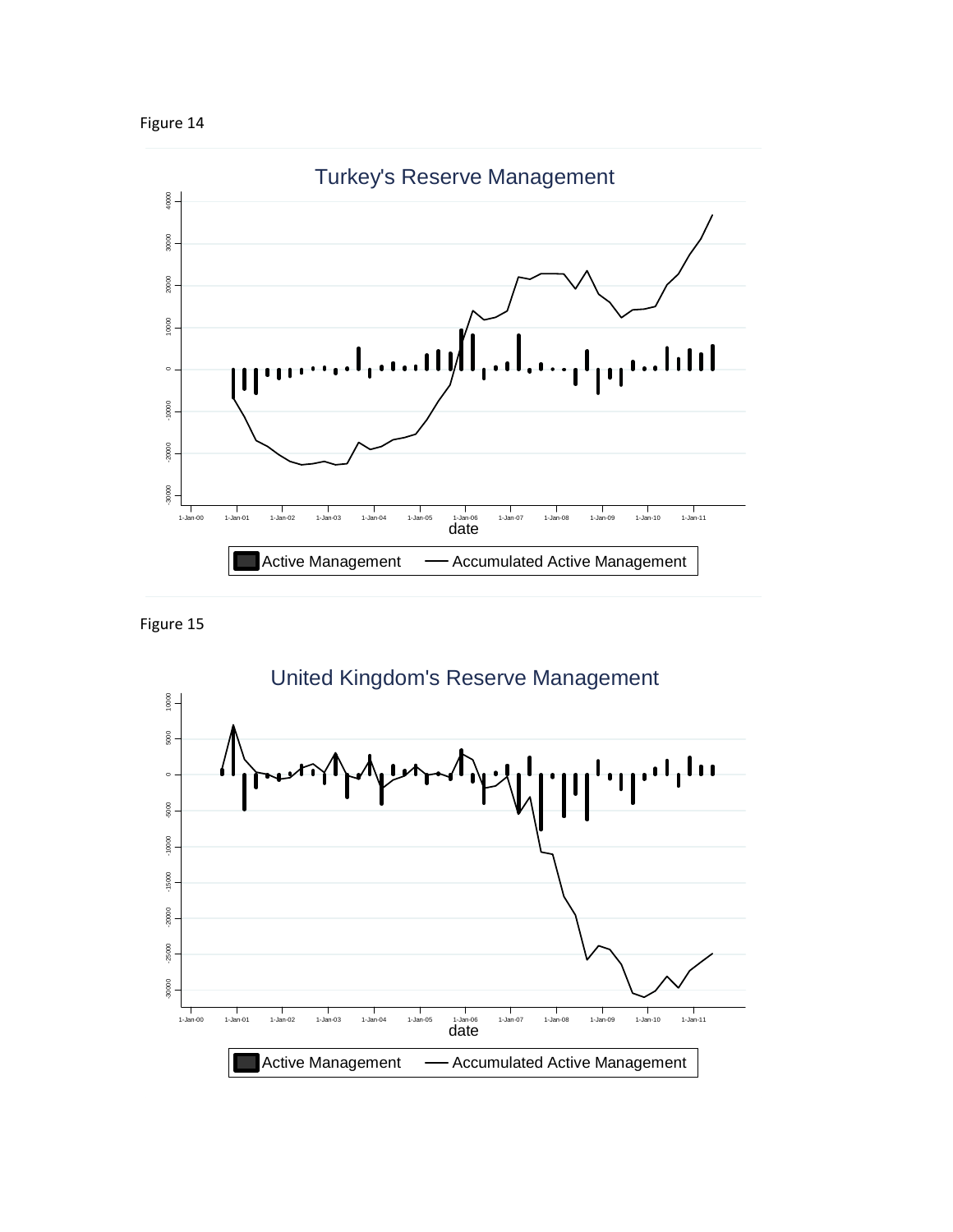